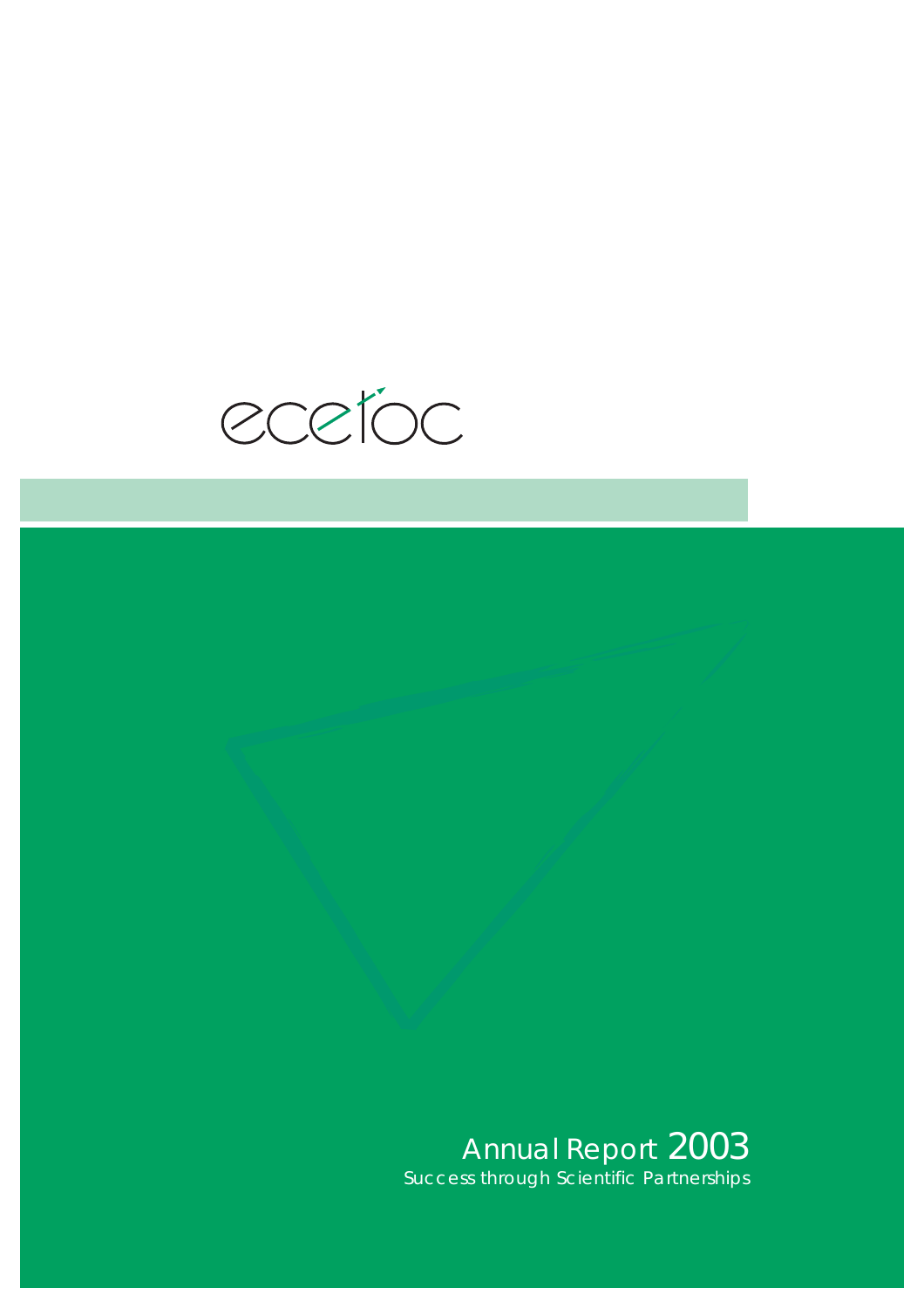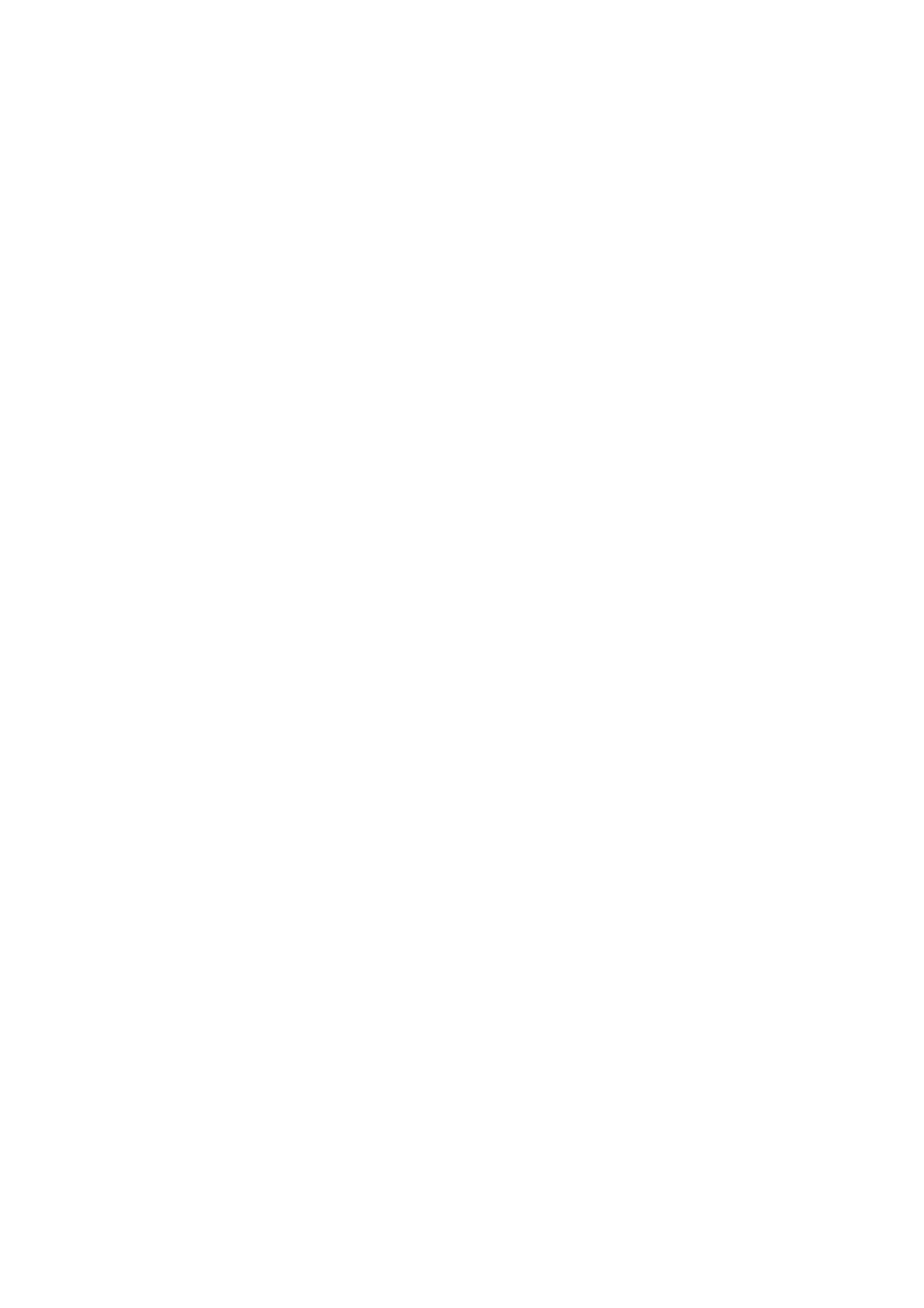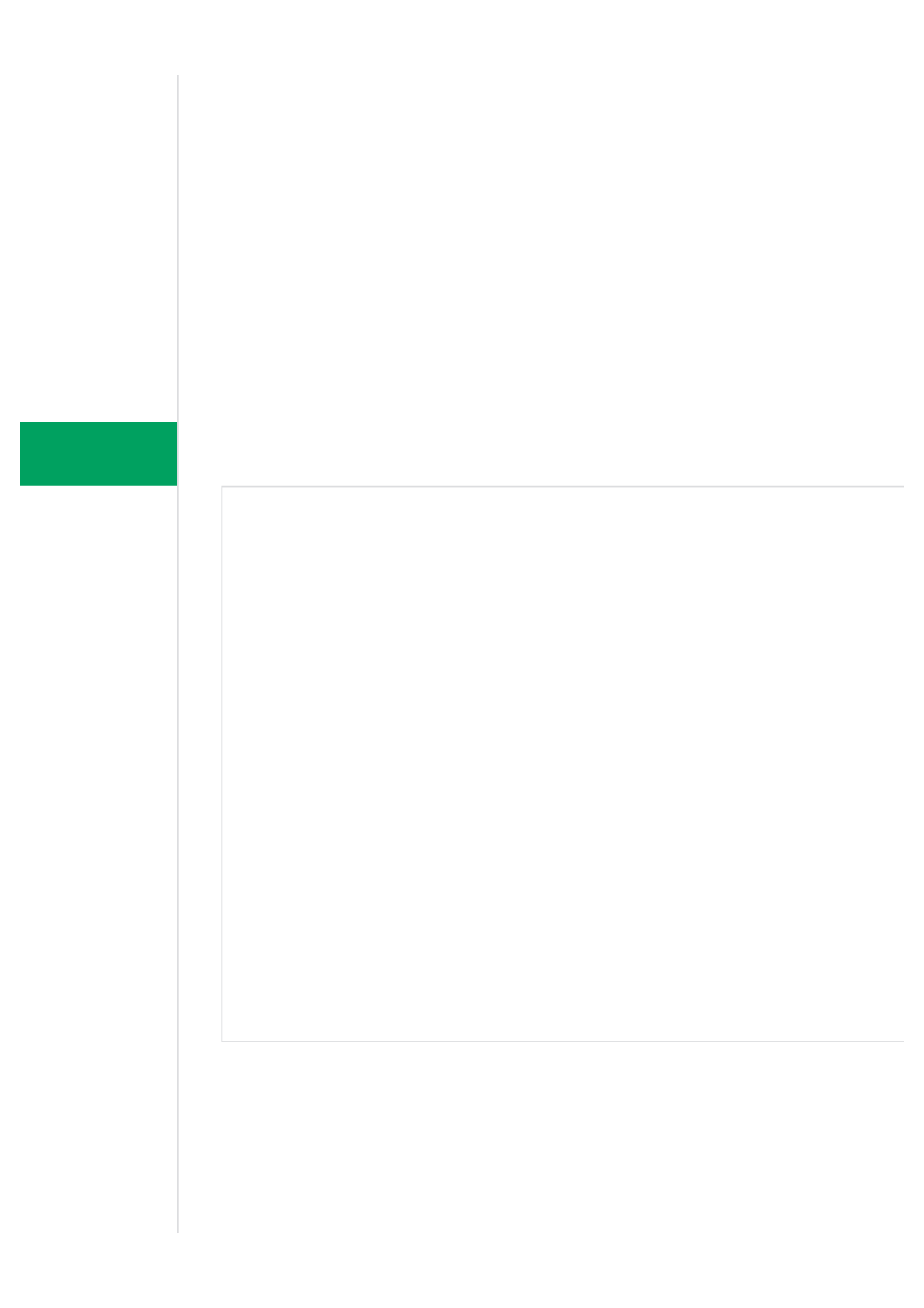ECETOC, European Centre for the Ecotoxicology and Toxicology of Chemicals was established in 1978 as a scientific, non-commercial association. It is financed by forty-six companies with interests in the manufacture and down-stream use of chemicals.

The main objective of our activities is to identify, evaluate and minimise any potentially adverse effects on health and the environment, which might arise from the manufacture and use of chemicals.

To meet this objective, we facilitate the networking of suitably qualified industry scientists with relevant skills and expertise, complemented, where appropriate, with experts from academia and/or regulatory agencies. The output of our activities includes Workshops, Technical Reports and Monographs, reflecting the current state of the science for the issues under review.

A rigorous internal peer review process has ensured that we have earned recognition and respect by external bodies for scientific integrity. We continue to be a valued partner with many other organisations and regulatory bodies, such as the World Health Organisation and the European Commission, in establishing a scientific foundation for the development of legislation on chemicals.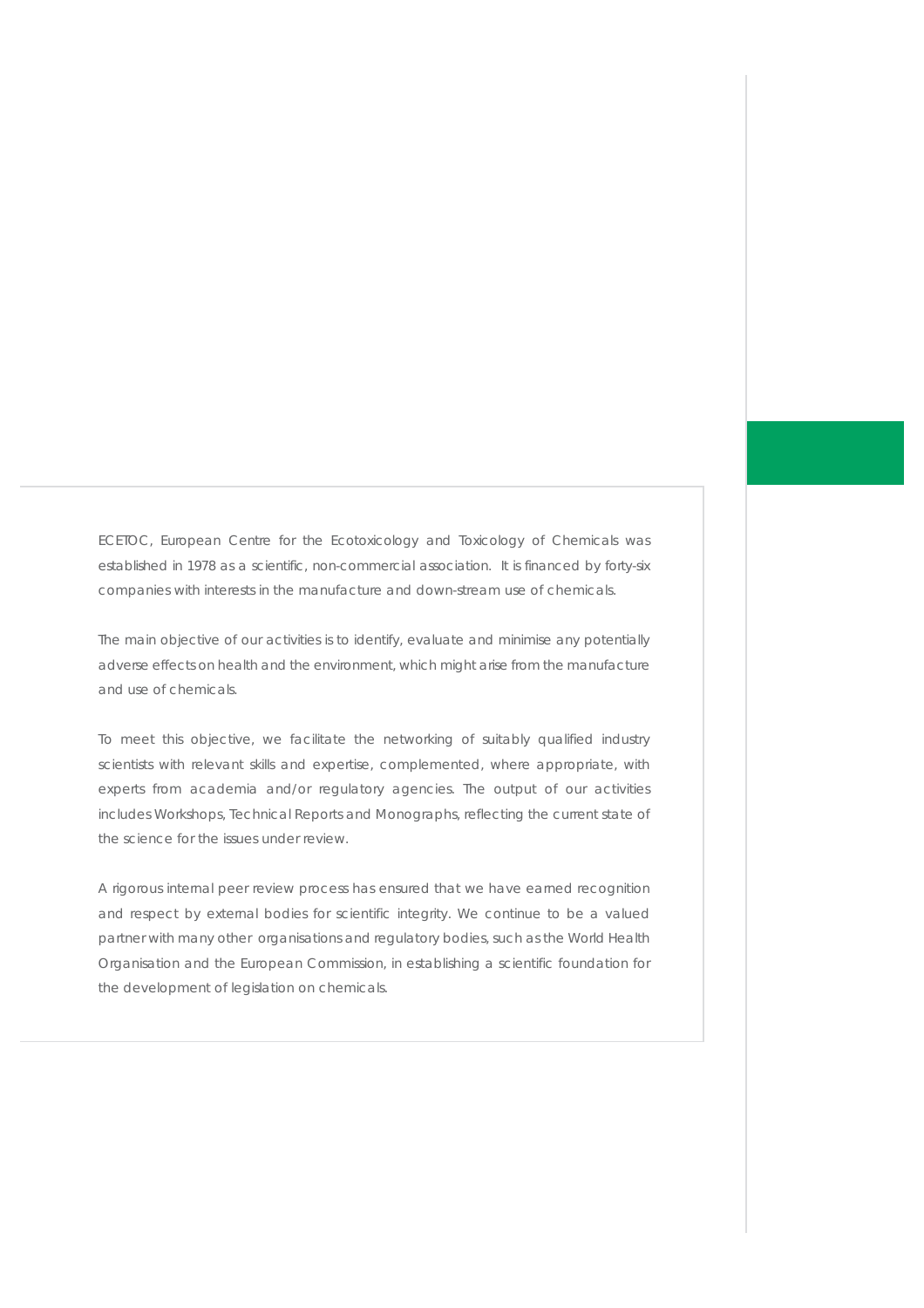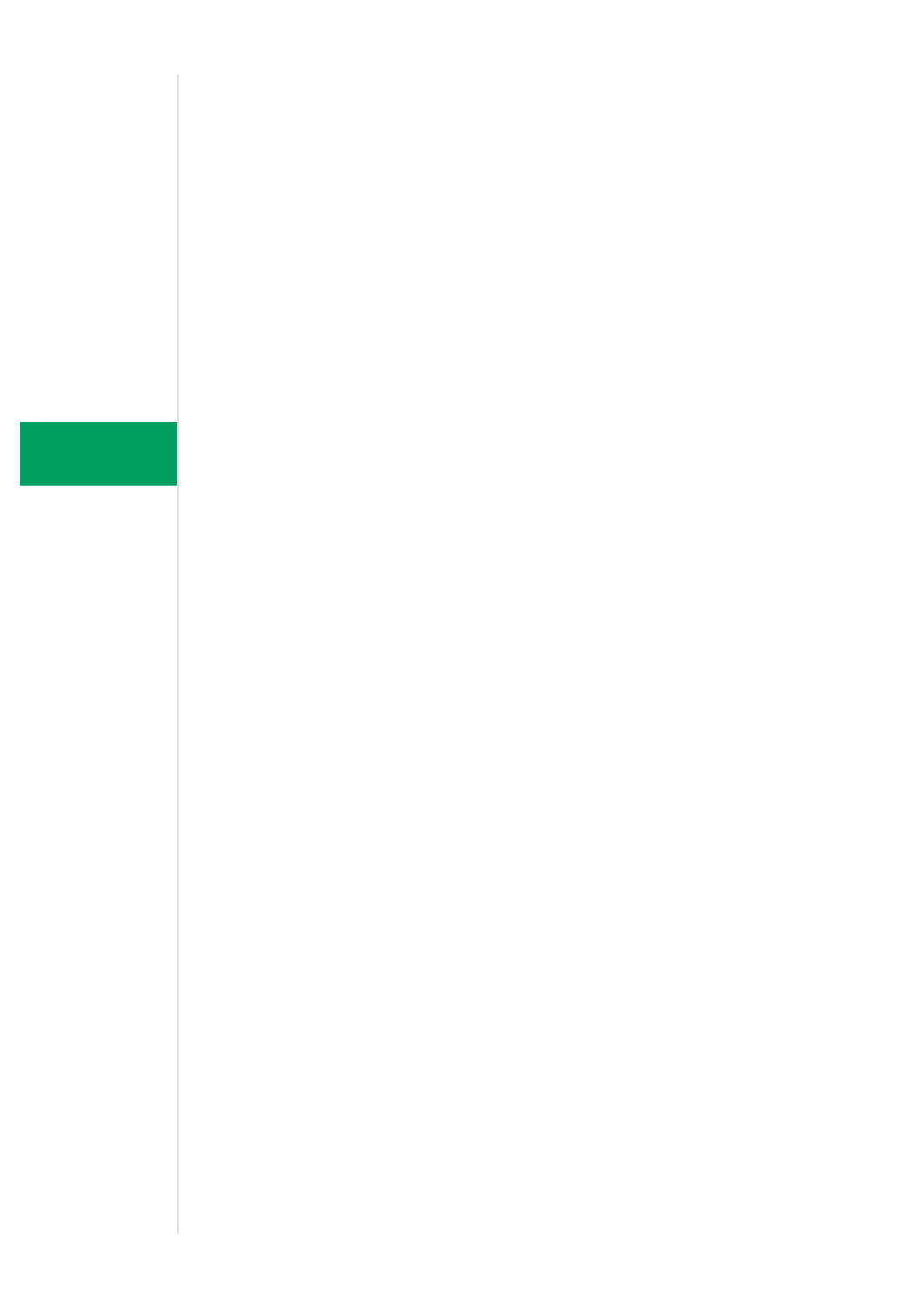# **Contents**

| Vision and Mission                | $\overline{2}$ |
|-----------------------------------|----------------|
| Message from the Chairman         | 3              |
| Report from the Secretary General | 6              |
| <b>Targeted Risk Assessment</b>   | 8              |
| <b>Task Forces</b>                | 12             |
| Workshops                         | 16             |
| Long-range Research Initiative    | 20             |
| <b>Science Awards</b>             | 22             |
| outREACH                          | 24             |
| <b>ECETOC Outputs</b>             | 26             |
| <b>External Representation</b>    | 28             |
| Secretariat                       | 30             |
| Modus Operandi                    | 32             |
| <b>Board Members</b>              | 34             |
| <b>Scientific Committee</b>       | 35             |
| <b>Member Companies</b>           | 36             |
| Finance                           | 37             |
|                                   |                |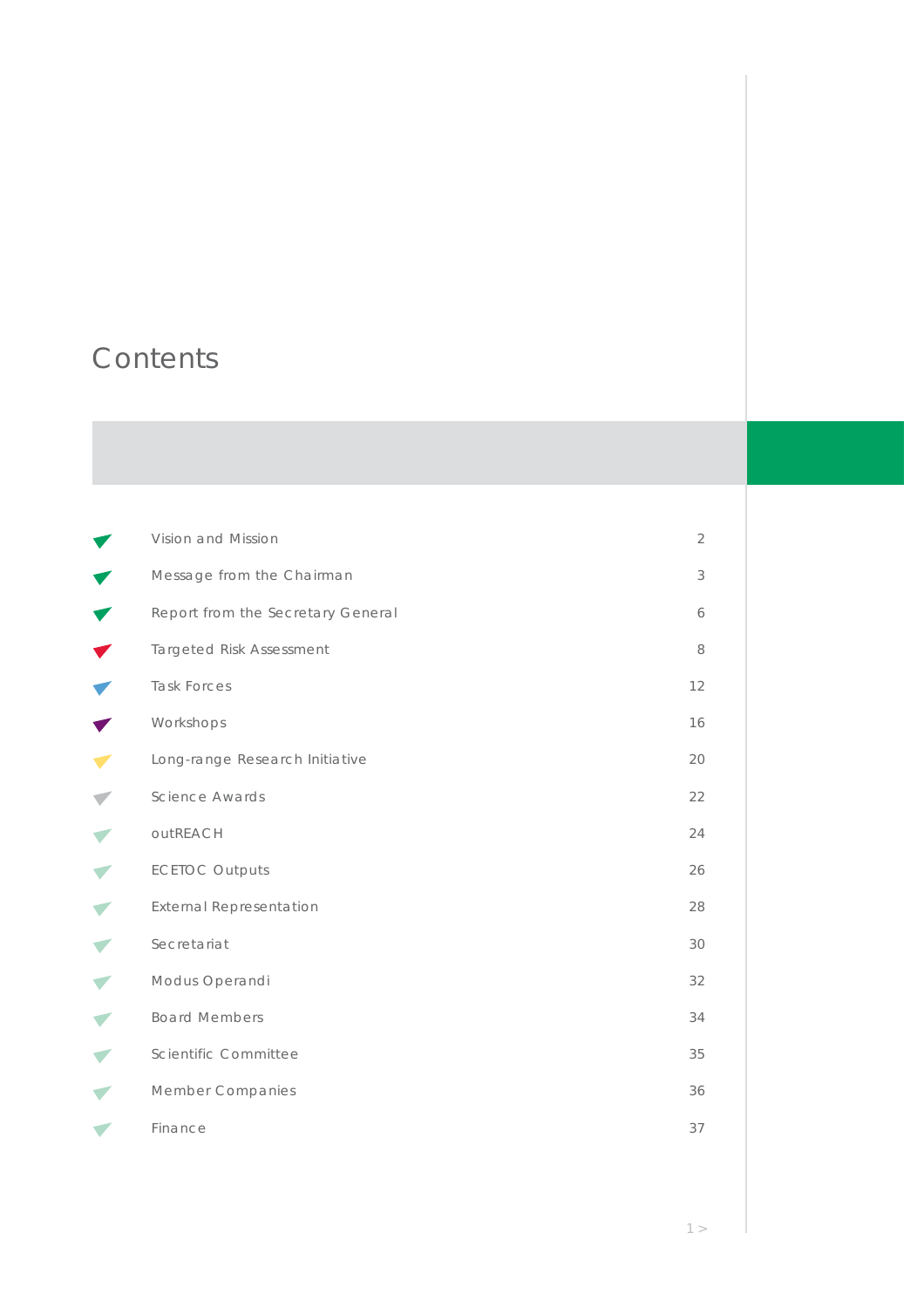## Vision and Mission

#### Vision

Support the safe manufacturing and use of chemicals, pharmaceuticals and biomaterials through sound science

#### Mission

Act as an independent, credible, peer-reviewed technical resource to all concerned with the identification of research needs and provision of scientific rationale for the assessment of health effects and environmental impact, and thereby to justify industry's licence and freedom to operate

#### Strategy

- $\blacktriangleright$  Promote the use of sound science in both industry and regulatory decision-making and report on the results
- $\blacktriangleright$  In close consultation with ECETOC members, define scope, manage progress and interact with research programmes
- **Provide a forum for regulators, academic and** industrial scientists for the evaluation of the safe use of chemicals and their associated products
- Contribute to the understanding of societal issues associated with health assessment and environmental safety of substances
- Ensure the value of the ECETOC offer is appreciated by business and regulatory decision makers
- $\blacktriangledown$  Identify emerging issues that are of importance to ECETOC member companies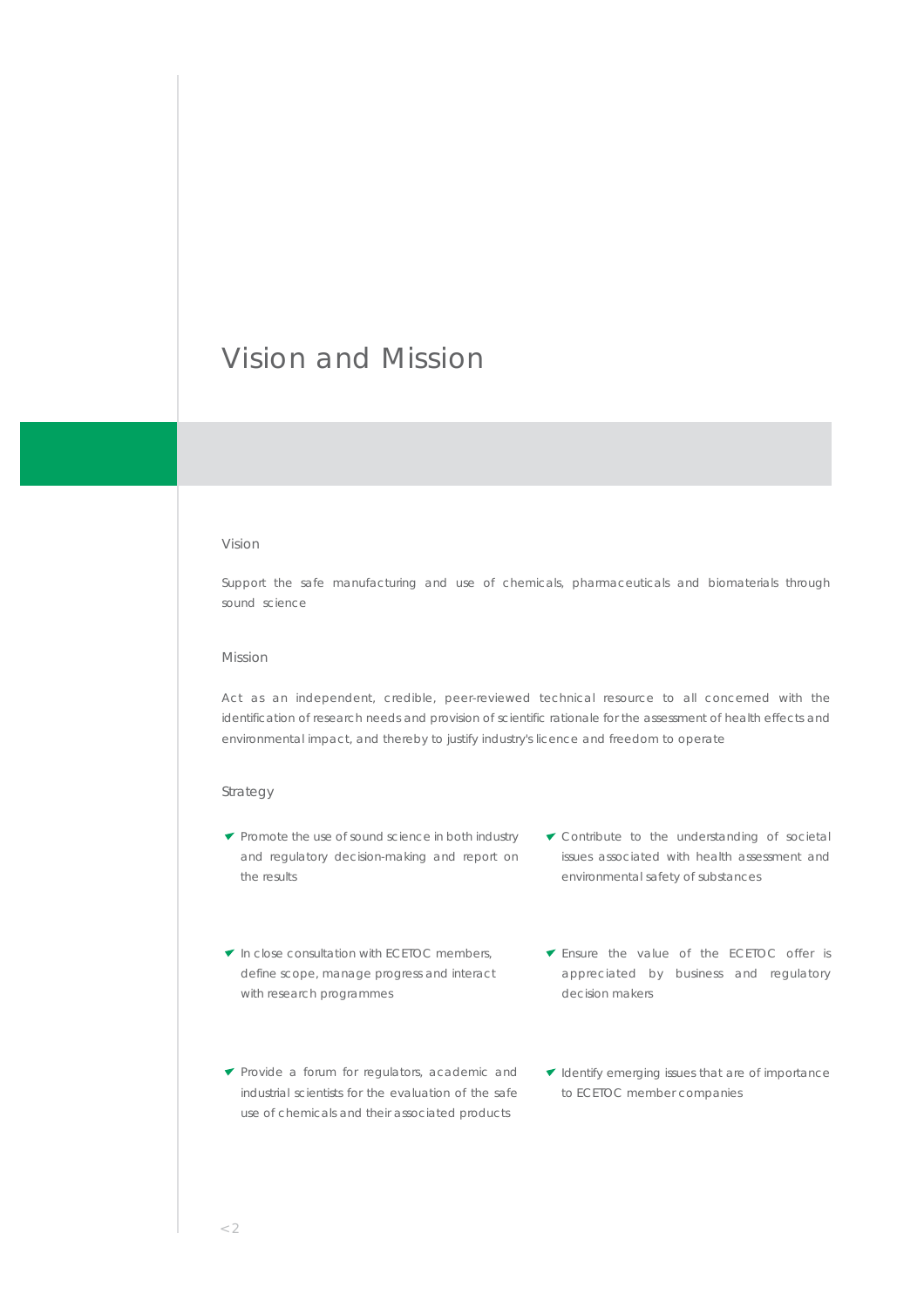# Success through Scientific Partnerships

Message from the Chairman

One year ago, ECETOC updated its vision, mission and strategy to more clearly emphasise that ECETOC has a pivotal role to play in fostering scientific excellence and partnerships in the assessment of the health effects and environmental impact of chemicals, pharmaceuticals and biomaterials. In 2003, our 25th Jubilee year, the implementation of this strategy came to fruition.

## The Strategy

#### *Promote the use of sound science in both industry and regulatory decision-making and report on the results*

ECETOC maintains its strong scientific presence, particularly among regulators at a National, European and International level, through the participation of scientists from its member companies in various task forces and external forums. In 2003, the Jubilee workshops brought together scientific decision-makers from a broad range of stakeholder groups, to discuss key issues relative to the safe use and manufacture of chemicals. In the coming year, ECETOC will continue to foster scientific debate through its networks to address these industry issues.

*In close consultation with ECETOC members, define scope, manage progress and interact with research programmes*

Our Scientific Committee, together with Task Forces composed of member company scientific experts, provide leadership to continue to address major concerns about the health and environmental impact of chemicals. The visible results are the significant number of technical documents that were produced in 2003. This commitment to the dissemination of peer-reviewed scientific knowledge will continue.

ECETOC has successfully managed the science component of the Long-range Research Initiative (LRI) programme funded by Cefic. This on-going activity continues to provide an effective network between scientists from member companies and their peers in academia, while at the same time incorporating dialogues with regulatory agencies. This is critical to ensure that a scientifically sound basis for risk management and legislation is achieved.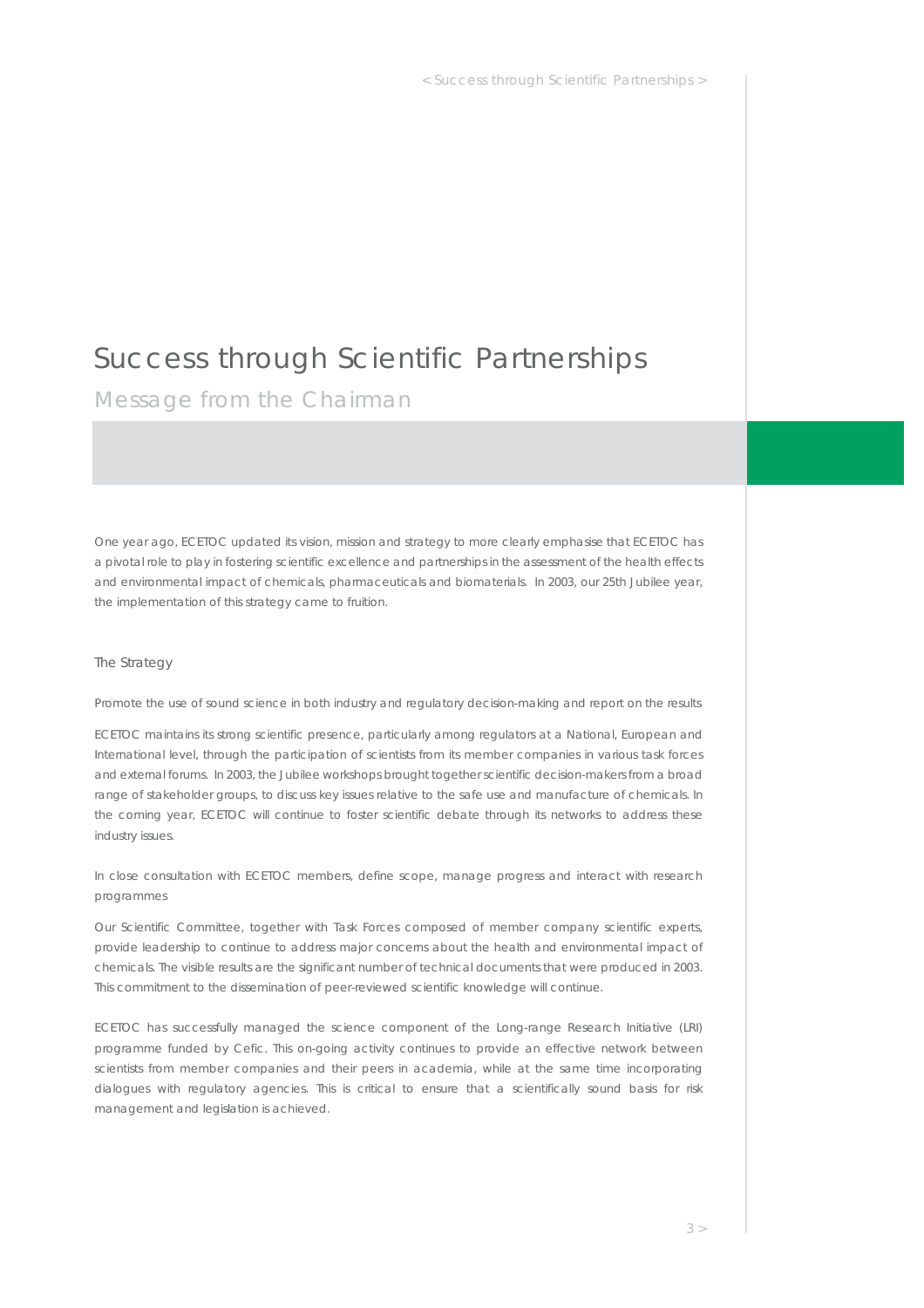*Provide a forum for regulators, academic and industrial scientists for the evaluation of the safe use of chemicals and their associated products*

In 2002, ECETOC established the Targeted Risk Assessment (TRA) Task Force. It has in a very short period of time developed a science-based methodology and web based tool that enables risk and exposure screening of chemicals in a very time and cost effective way and transparent fashion. This has resulted in a constructive interaction at national and EU levels with regulators managing the implementation of the EU Chemicals Policy for the Registration, Evaluation and Authorisation of Chemicals (REACH). The TRA methodology is viewed as a very useful tool for the REACH implementation and it is foreseen that this cooperation and partnership will continue as necessary until the regulation is finalised.

Similarly the organisation of stakeholder workshops to exchange views, build scientific consensus and identify research needs, was very effective in 2003 and will continue in the future.

### *Contribute to understanding of the societal issues associated with health assessment and environmental safety of substances*

In response to the new regulatory initiatives such as SCALE, ECETOC has formed a Task Force to address the scientific issues related to Children's Health and the Environment.

We will continue to identify other issues through our outREACH programme, which was initiated in 2003. The goal is to enhance dialogue between member companies at national level and increase the visibility of ECETOC's scientific contributions to a broader constituency of chemical users not currently members of ECETOC. Four outREACH events hosted by ECETOC Board Members are planned for 2004 throughout Europe.

#### *Ensure the value of the ECETOC offer is appreciated by business and regulatory decision makers*

The availability of scientific and technical resources from our member companies is critical to the continued success of ECETOC. We need scientists to actively participate in the various task forces and represent ECETOC's position. The openness of regulators to interact and dialogue with industry scientific experts, representing ECETOC's position on methodologies, test methods, TRA, classification and labeling etc. is an important performance measure of their respect for ECETOC's scientific credibility. This will create and have long lasting business value relative to our license to operate, to market and to sell our products.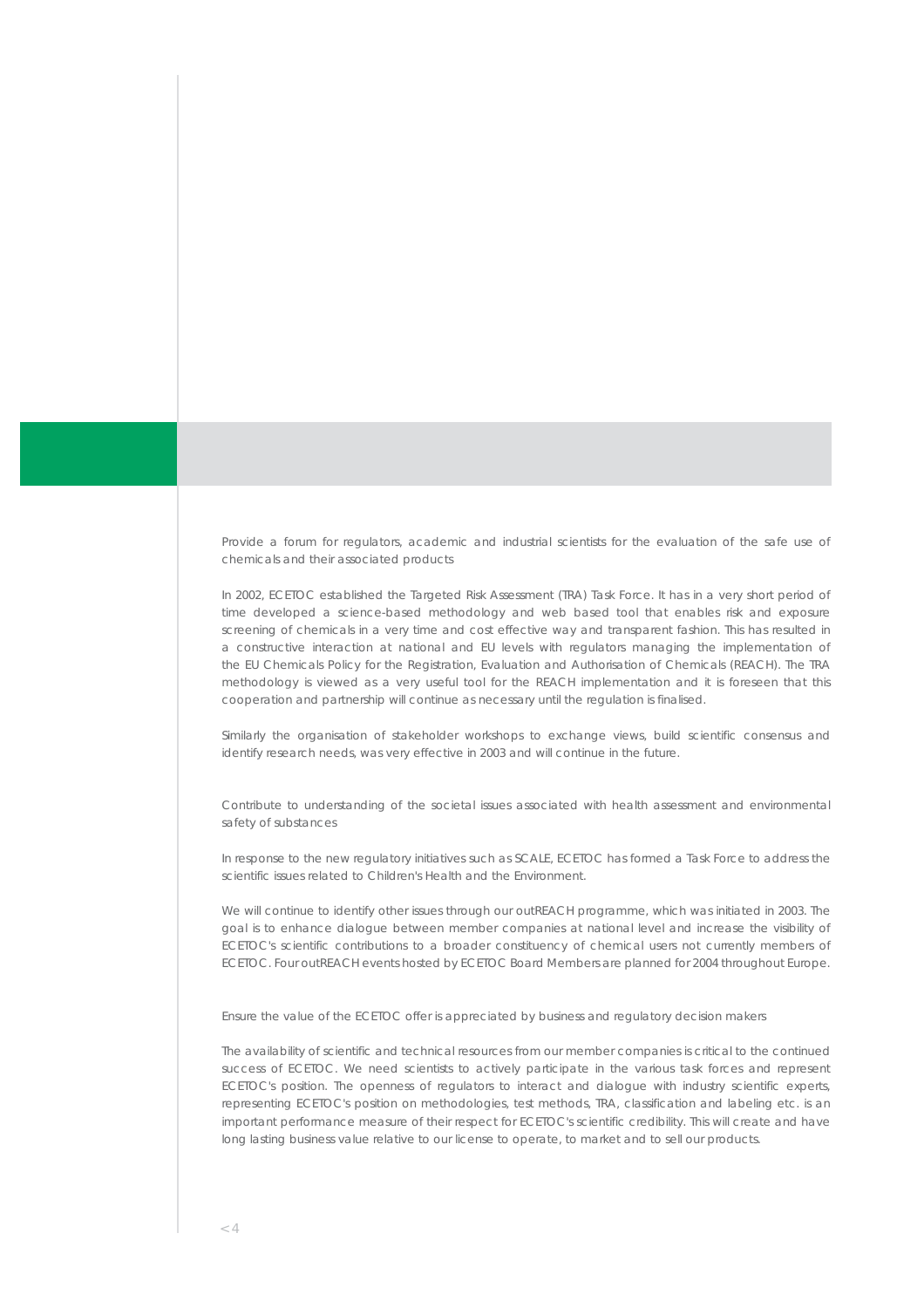< Success through Scientific Partnerships >

*Identify emerging issues that are of importance to ECETOC member companies* 

We will continue to identify and understand emerging issues through our various outREACH and networking programmes. This will enable ECETOC to assess and develop scientific positions in a timely and effective manner.

#### The Challenge

The many demands on our industry will continue as health and environmental issues come more to the forefront. The focus will be on whether our products are fully safe for their intended uses.

It is important, therefore, that sound science is applied when methodologies and tools are being developed to evaluate the hazards and risks of chemicals to humans and to the environment. Only through a concerted effort of all parties involved in efficiently and effectively resolving these challenges will our industries be able to compete in the global marketplace.

ECETOC will strive to deliver success based on sound science by building partnerships and alliances and engaging the best scientific experts to deliver high quality credible scientific results.



#### Acknowledgements

The main achievements of ECETOC during 2003 are described in the following pages of this report. On behalf of the Board of ECETOC, I would like to extend our appreciation to the scientists from member companies and other organisations, who have contributed to the success of ECETOC's programme. Finally, I would also like to thank the Secretariat for their ongoing support, and in particular, the outgoing Secretary General, Dr. Francis Carpanini, for his dedicated service to ECETOC over the past eight years.

*Peter Peschak Chairman, ECETOC Board of Directors*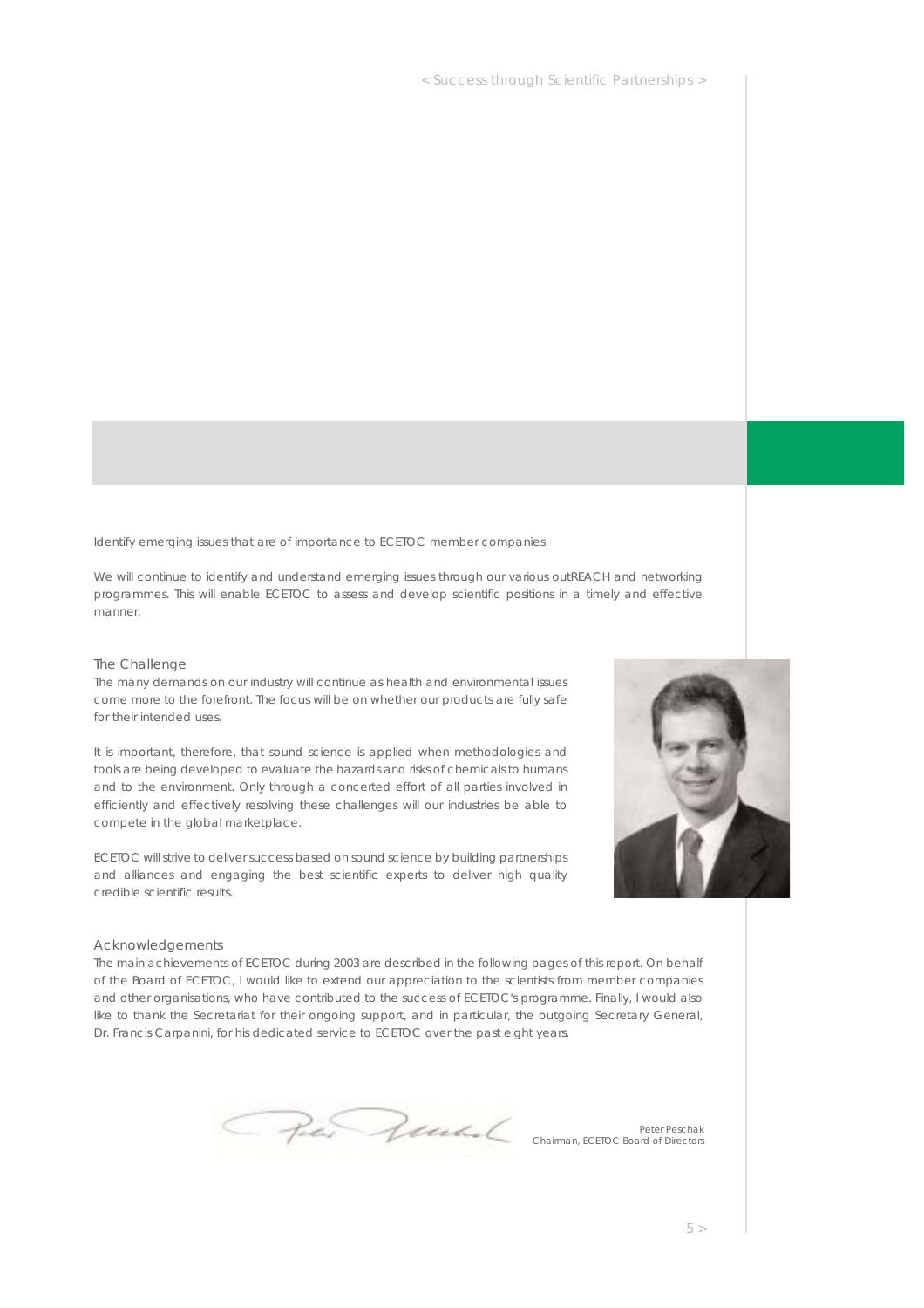## An Overview of 2003

Report from the Secretary General

2003 was a milestone year for ECETOC as it celebrated the 25th Jubilee under the theme of "Scientific Achievement through Partnerships" and implemented the new strategy defined in 2002. The regulatory environment for the chemical users and manufacturers was dominated by the evolution of the new chemical substances policy "REACH" that was adopted by the EU Commission in October. The impact on our industries will be considerable for the foreseeable future and these on-going challenges will nevertheless provide opportunities for ECETOC to demonstrate its unique capabilities to develop sound science that is valued by the regulatory authorities.

The new strategy and the Jubilee Programme shifted the emphasis of the distribution of efforts by the scientific resources of the Secretariat in the five main programme areas (see charts p.7). The decreased resource targeted against the Technical Guidance Document (TGD) reflects the advanced status of this work.

The increased focus on organising workshops (WS) (p.16) provided forums for partnerships with academia, regulators and industry, successfully informing on the science needs on chemical related topics impacting human health and the environment. Specific emphasis on environmental topics addressed the "Water Framework Directive", "Environmental Monitoring Data" and "Ecological Quality" in 2003 and the premier Workshop Reports from ECETOC have subsequently been published. The workshop programme will continue in 2004 and become an established vehicle to build consensus on contentious scientific issues for industry in its widest sense.

A high level of activity for the specific substances programme saw closure for several Task Forces (TF) in publishing the relevant JACC reports (p.26); the value of this ECETOC programme to our member companies continues to be validated and high expectations are held for completion and publishing of a significant number of reports during 2004.

Compared with 2002 the generic Task Force programme (p.12) maintained its vigorous level of activity throughout 2003. Several Task Forces successfully completed their remits including the publishing of a significant number of scientifically sound reports (p.26). Emerging issues in the regulation of chemicals that impact on a broad constituency of industry resulted in the Scientific Committee forming several new Task Forces (p.12) during 2003 that were well supported by ECETOC member companies through their scientific experts.

Of particular note was the considerable progress achieved by the Task Force on Targeted Risk Assessment (TRA) in developing a science-based methodology to tiered risk assessment of chemical substances (p.8). The longstanding ECETOC partnership with the European Chemicals Bureau (ECB), responsible for the final definition of the REACH regulations, has enhanced alignment of this scientific approach with that of the regulators.

< 6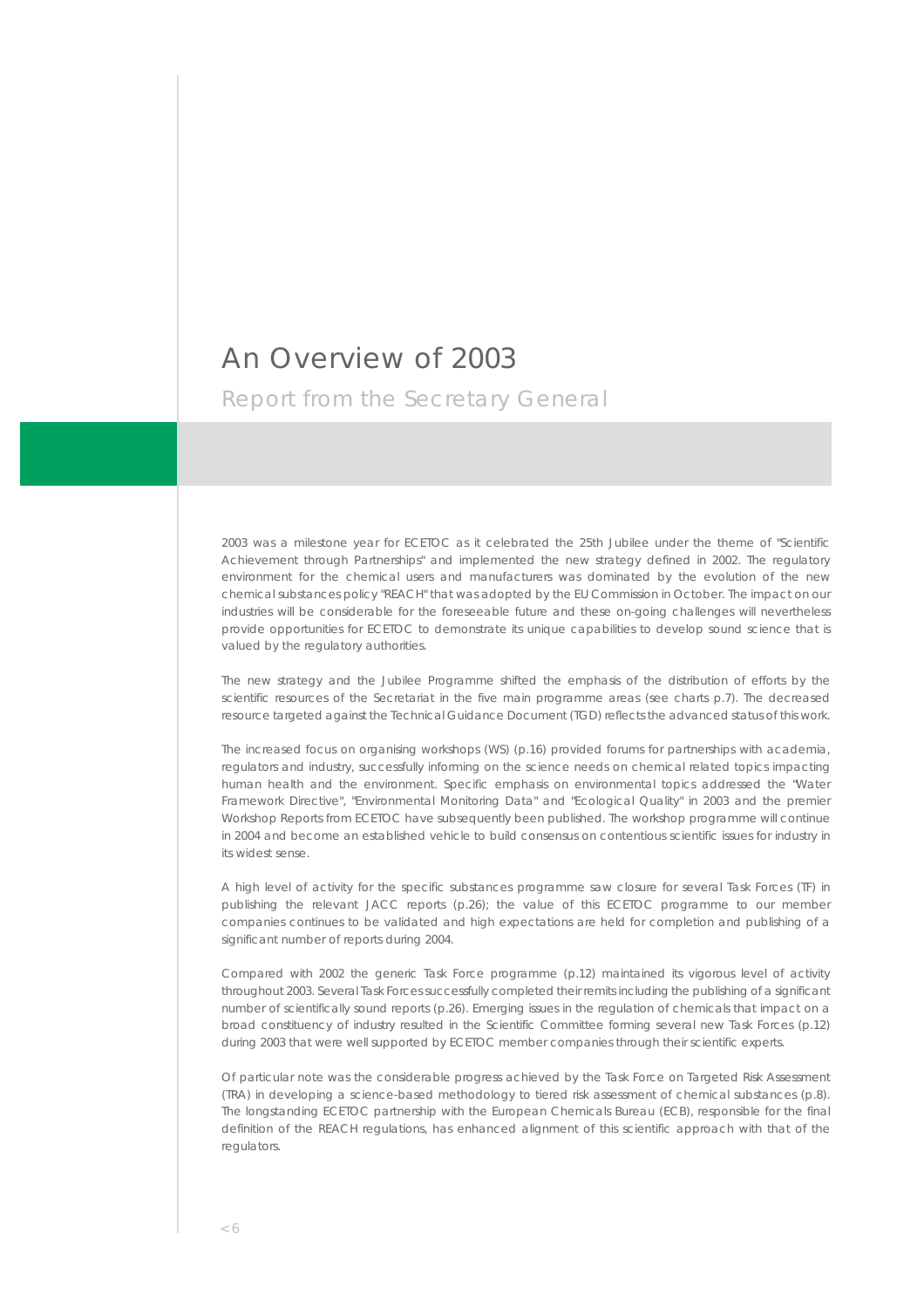The significant effort against the Long-range Research Initiative (LRI) provided progress in all three supported areas, namely the Health Effects Programme, Human Exposure and Tiered Risk Assessment (HETRA) and the Environmental Programme (p.20). Unfortunately, funding questions delayed the implementation of several research proposals which may negatively impact the Health Effects programme for 2004.

A unique event was the premier of the ECETOC Science Awards (p.22), to celebrate the 25th Anniversary, in the areas of Occupational Health (awarded to Dr. Sean Semple), Health Assessment (awarded to Dr. Vincent Haufroid) and Environmental Fate and Effects (awarded to Dr. Paul Van den Brink). Professor Kees van Leeuwen, Director of the European Commission's Institute of Health and Consumer Protection, presented the prizes during a gala evening organised at the Natural Science Museum in Brussels.

The first outREACH Event occurred in Basel for the Swiss region and was hosted by ECETOC Board Vice-Chairman, Dr. Kaspar Eigenmann, at the Novartis International Headquarters. Primarily designed to enhance the dialogue with local ECETOC member companies, a major deliverable is the definition of the strategic future agenda of the participants. The Events will increase the visibility of ECETOC's scientific contributions through inviting a broader constituency of chemical users that are not currently members of ECETOC. Further Events are planned for 2004 in the United Kingdom, Ireland, Benelux, Accession Countries and Germany.



The year marked the inauguration of a new Secretary General to succeed Dr. Francis Carpanini whose achievements during his 8 years of tenure were very significant and will be missed after his retirement in July.



40%

28%

 $120$ 



TF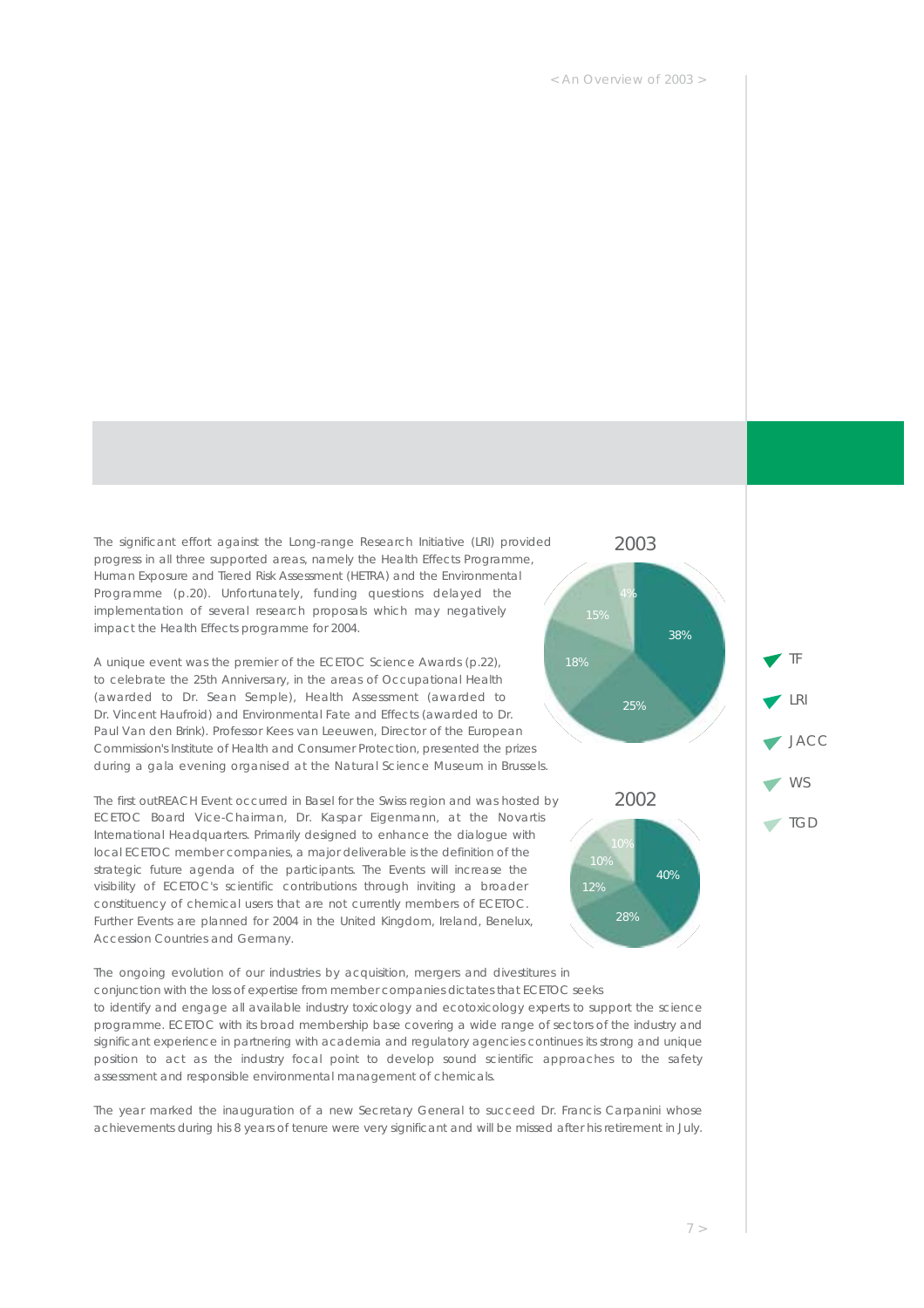## Targeted Risk Assessment

The lack of publicly available data on the hazardous properties of chemicals and the slow progress of risk assessment and risk management of industrial chemicals were the driving forces behind the development of a new chemicals policy in the European Union and as a consequence the European Commission recently presented a proposal for the Registration, Evaluation, Authorisation and Restrictions of Chemicals (REACH). The proposal describes essential features of a new legislative system for implementing the policy set out in the Commission White Paper on a "Strategy for a future Chemicals Policy" (European Commission 2001). The aim of REACH is to ensure that industry obtains adequate information to perform a risk assessment that enables it to adequately manage the risks from the manufacture, use and disposal of substances. The resulting chemical safety report (CSR) should then be registered with the authorities.

One of the key challenges of the proposed European chemicals legislation is that it requires the registration and evaluation of approximately 30,000 chemicals, by producers and importers, over the next 10-15 years. To make the REACH process workable, a scientific and practical approach to prioritise substances for assessment will be required. To address this need, ECETOC has developed a tiered or step-wise concept for identifying and prioritising scenarios where risks to human health and the environment from chemicals might reasonably be expected to be high enough to undertake a more detailed assessment of risk.

The general concept of the ECETOC approach is based on the premise that depending on both the degree of exposure and the hazard, considered together (because a risk can only occur when both of them are present), different information requirements will be needed to demonstrate safe and responsible production and use of a given chemical.

The process also considers existing (and new) risk reduction measures to control exposure, whenever such measures are needed in order to determine a 'no immediate concern' conclusion.

The Core Objectives behind the approach are:

- > To focus assessment resources on those production and use scenarios of chemicals that constitute a possible concern for man or the environment.
- > To ensure that all decisions are based upon RISK and account for all relevant information required to reach any soundly-based judgement.

< 8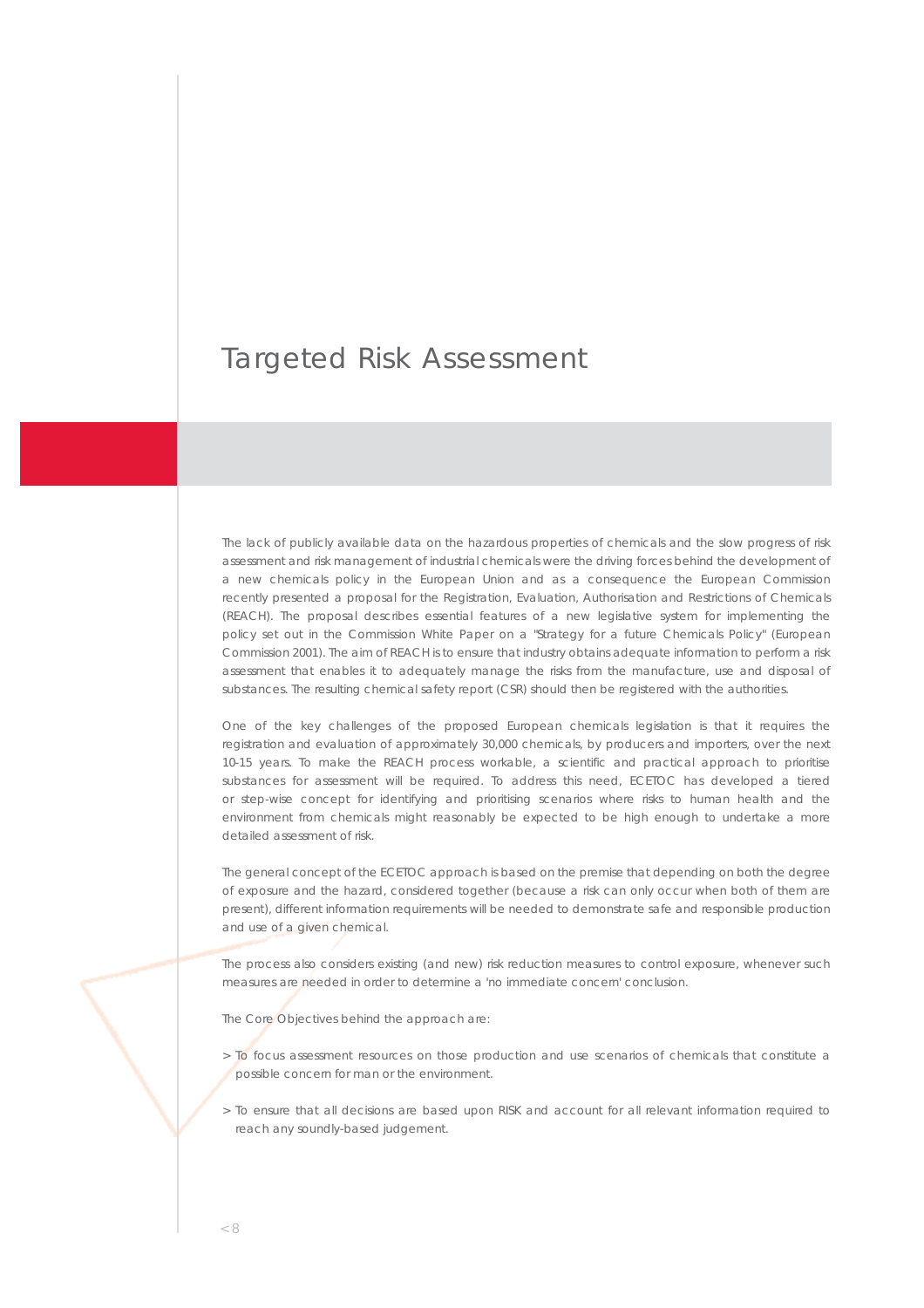< Targeted Risk Assessment >

> To simplify but maintain the scientific integrity of the risk assessment process.

> To be consistent with the requirements of the existing European health and environmental legislation.

ECETOC's Targeted Risk Assessment methodology applies a tiered, iterative approach to risk assessment, and consists of three phases i.e. Tiers 0, 1 and 2. By applying this approach, the level of refinement and detail of the information required for a risk evaluation is proportional to the potential risks of a chemical, based on consideration of both hazards and exposures together, rather than in isolation. Both hazard and exposure must be taken into account, - the risk of a given chemical depends on how and where it is used (exposure) and not just on its intrinsic properties (hazard).

Tier 0 - The aim of the Tier 0 is to "screen" substances and conditions of no-immediate concern out of the process, because their general exposure and hazard potential are low, and identify those other chemicals and conditions where further targeting risk assessment is required. The process used is simple and transparent, well-defined and validated, and sufficiently conservative to avoid missing any situations where a major risk may be present.

Tier 1 - Substances and conditions that are not deselected in the Tier 0 are evaluated in Tier 1. The aim of the Tier 1 is to provide specific information on use and exposure scenarios to carry out a more refined risk assessment to separate the production and uses of "no immediate concern" from those that require a more detailed investigation.

Tier 2 - Scenarios identified as being of potential concern at Tier 1 proceed to a detailed risk assessment. This assessment is consistent with the established EU risk assessment principles, and enables final risk assessment conclusions to be reached for those scenarios.

This three phase approach is shown schematically on page 11.

It should be noted that in each Tier (but especially in the Tiers 1 and 2), the existing risk reduction measures already in place to control exposures are considered. If unacceptable risks are identified during the process, the manufacturers or importers will need to consider additional controls, as necessary, to support the ultimate goal of ensuring that all uses of a given substance are of "no concern."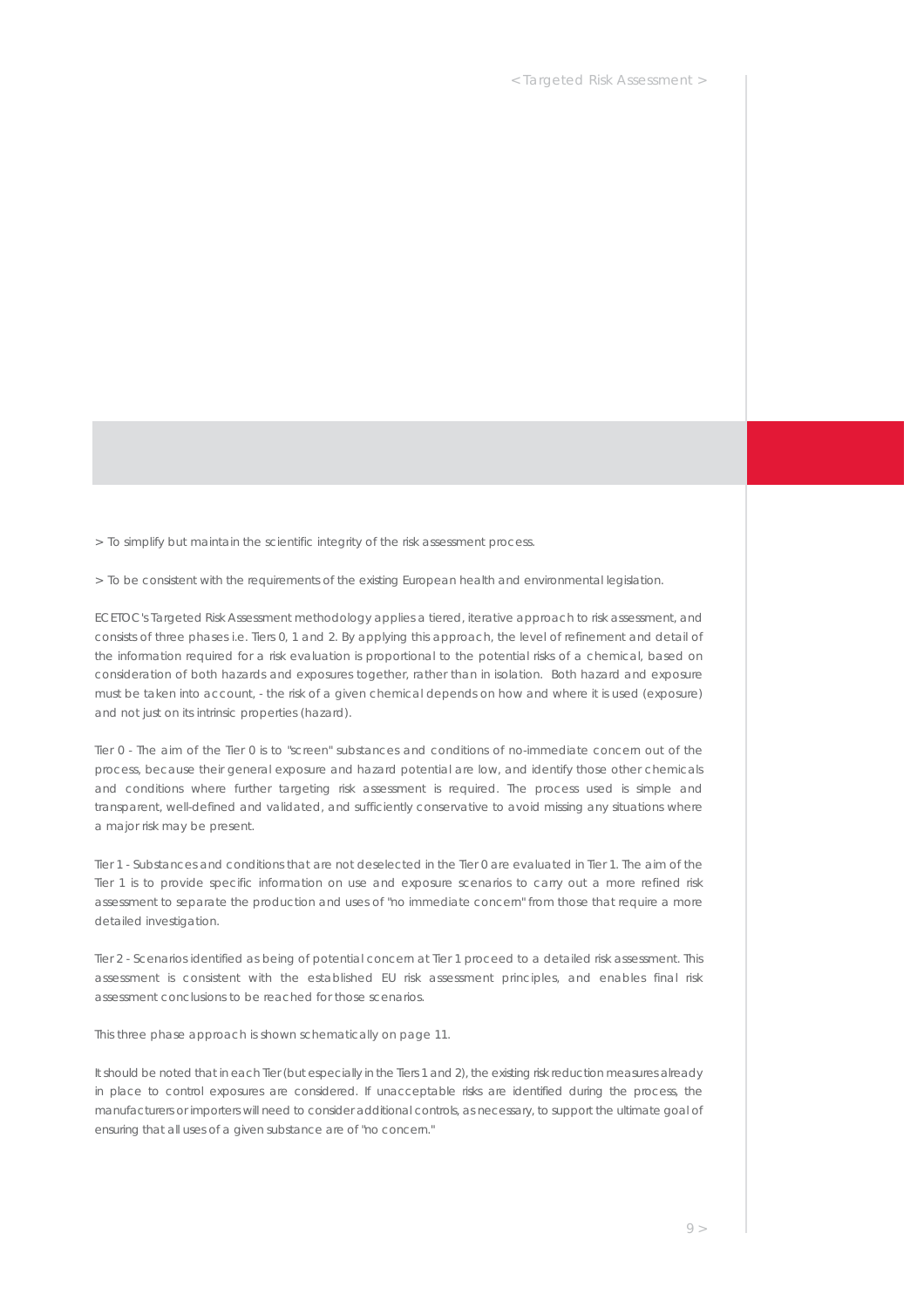The advantages of the approach may be summarised as:

- > All substances and their uses are systematically screened for their possible risks, considering hazards and potential exposures together;
- > TRA provides a CSR for those substances/uses that are not identified as being a concern at the Tier 0 and Tier 1 levels, prioritises the relative risks of different substances and their conditions of use and identifies substances and uses that require a more detailed evaluation;
- > The tiered approach uses an increasing level of refinement and detail of the information (both on exposure and hazard) and allows for iteration to account for available risk management measures;
- > It helps identify the further work and information necessary to complete the Chemical Safety Assessment (CSA) for other chemicals and TRA;
- > The data and resource demands will consequently be proportionate to the likely risks of the substance, and target the available resources to scenarios of possible concern;
- > Using risk assessment as the basis for defining additional information needs through targeting and exposure driven testing encourages the appropriate use of resources and respects animal welfare;
- > The approach enables manufacturers and the authorities to make a choice between generation of further information or implementation of more stringent risk reduction measures. As it is simple to use and understandable by all stakeholders, it will generate clear and consistent decisions.

The concepts of the approach have been programmed into a web tool that integrates the core concepts into an easy-to-use format. The web tool is currently being evaluated but has been shown to work across a range of substances and conditions.

The web tool can be found at https://www.ecetoc-tra.org. The web site is password protected, however, access can be obtained via the ECETOC Secretariat.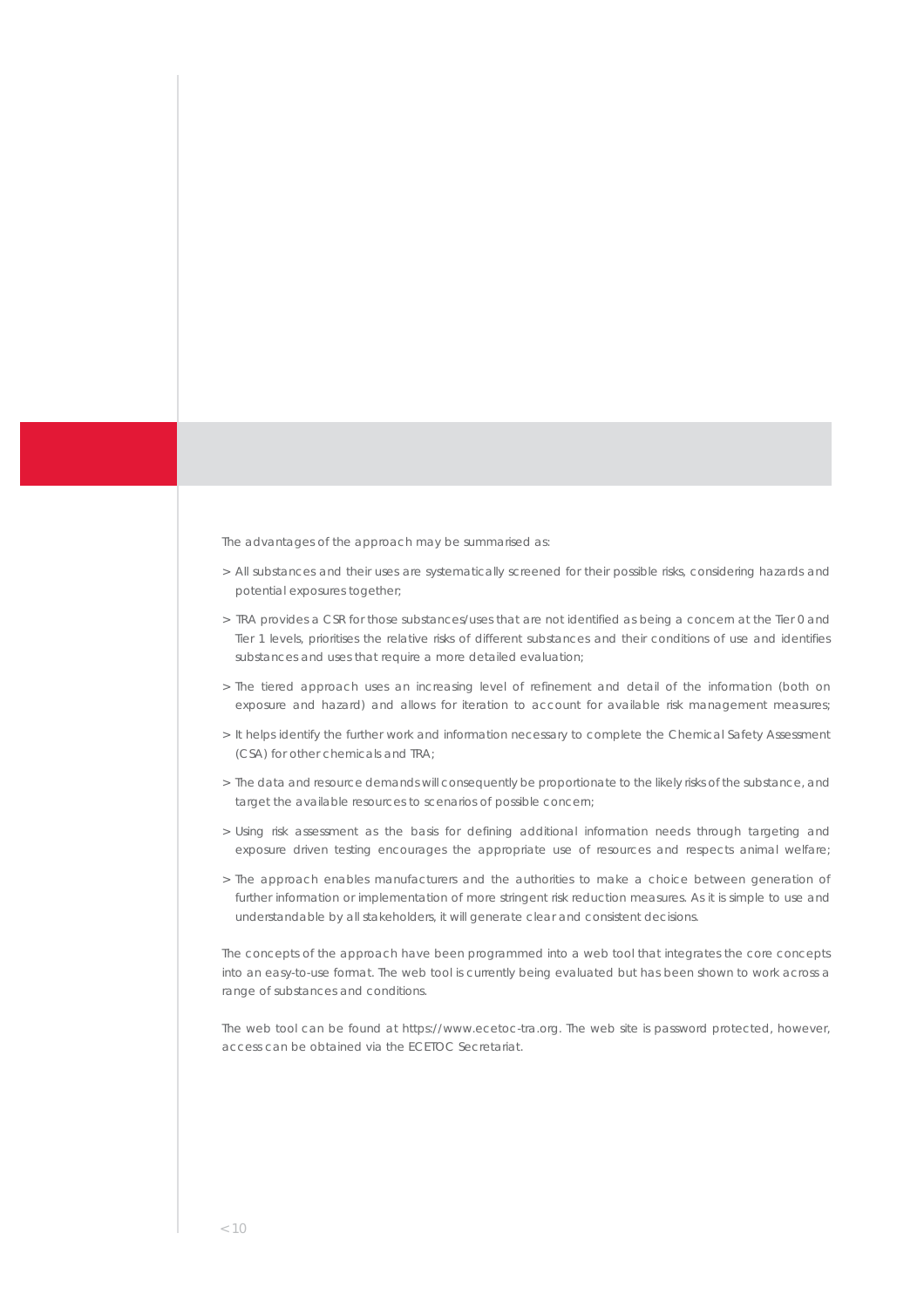< Targeted Risk Assessment >

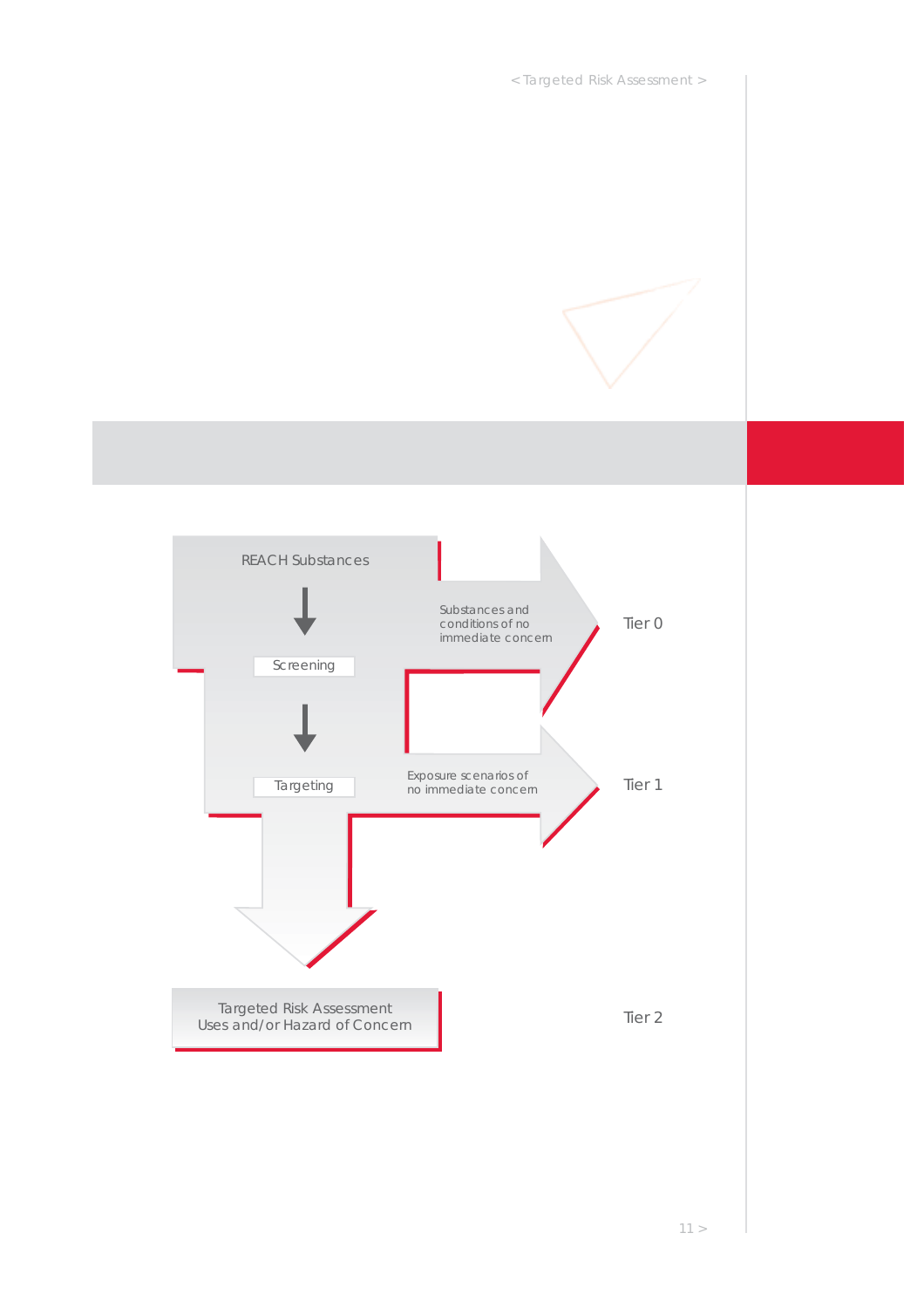## Task Forces

#### Alternative Testing Methods in Environmental Hazard Assessment

Animal welfare and the use of animals for environmental safety assessments is an area of growing public concern and political sensitivity. Concern about animal welfare issues is driving legislative and regulatory changes that impact on the conduct of animal experiments and the requirements for product registration. The principle of the 3Rs (reduce, refine, replace) when designing and conducting tests for establishing the safe use of chemicals is well established and it is stated in the EC White Paper on Chemicals Policy that the use of animals should be kept to a minimum. The European Commission is also committed to the promotion of alternative non-animal test methods, through maximising the use of existing alternatives, and encouraging development of new non-animal alternative test methods. The 7th Amendment to the Cosmetics Directive is another major step in the direction of replacement of animals in tests.

Whilst work to develop alternative test methods in the human safety field is well advanced, the development of alternative test methods for environmental purposes needs to be addressed. The Scientific Committee concluded that there was a need to review and evaluate the currently available alternative testing methods in the context of their applicability as part of a strategy to deal with the assessment of the impact of chemicals in the environment.

#### Children's Health

Numerous reviews and research initiatives have been undertaken by government, industry, research organisations and academia that are aimed at understanding better how chemicals, man-made or naturally occurring, might adversely affect children's health. This interest has grown substantially over the last 2-3 years, e.g. in the EU, the Commission launched an initiative called SCALE (science, children, awareness, legislation, evaluation) which will soon evolve into an EU action plan.

As part of the chemical industry's activities in this area, the support of ECETOC has been sought in developing a State of the Science Paper that will identify the gaps in understanding and knowledge regarding the role and impact of chemicals in products and in the environment (collectively called environmental chemicals) on children's health. This will help to identify areas of appropriate research that might be funded within the LRI programme to contribute to the understanding of the issue. An ECETOC Task Force has been initiated to undertake this gap analysis and to recommend needs and priorities for a research programme addressing children's health.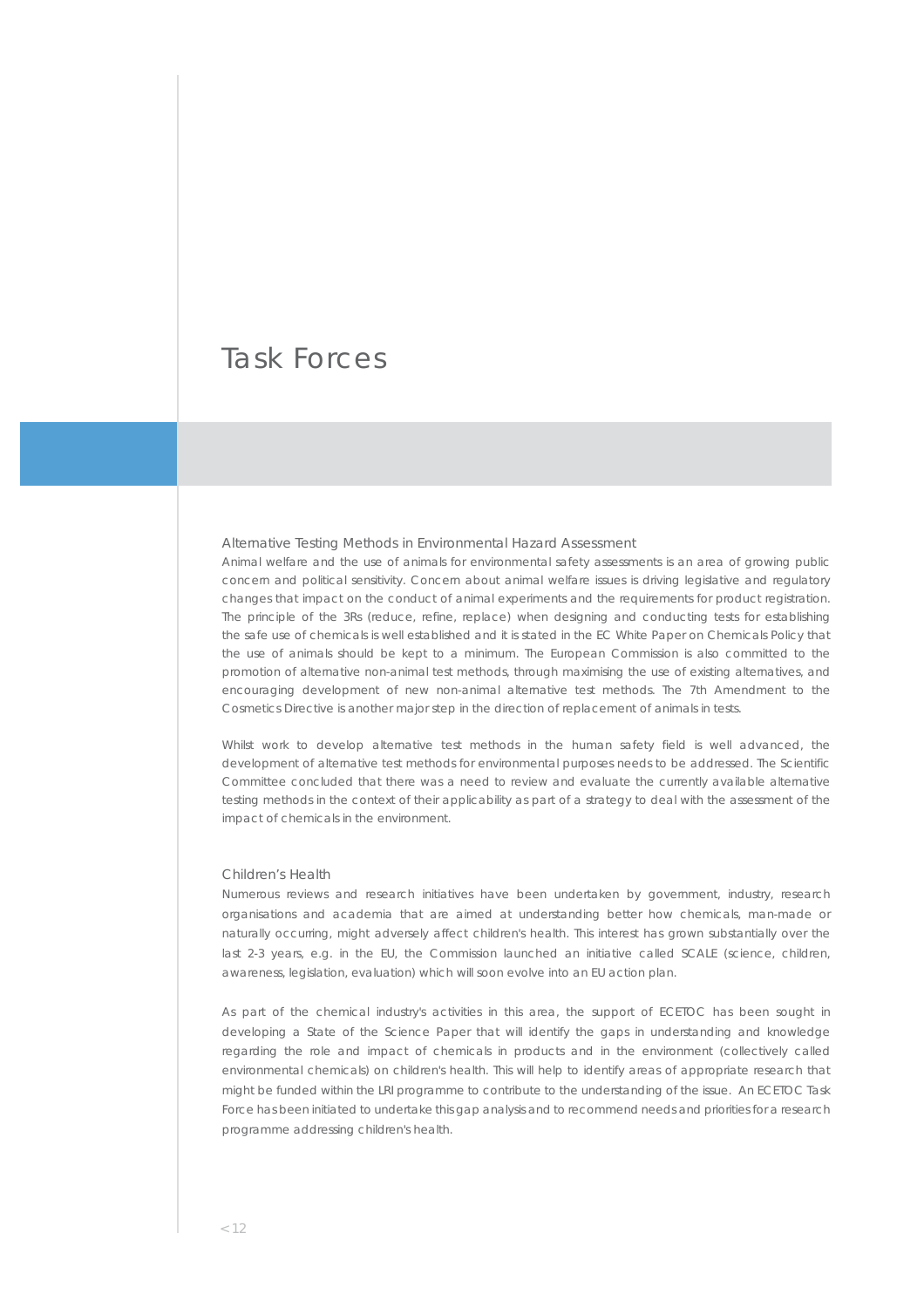## Biodegradation Kinetics

Criteria for persistence have been proposed by a number of organisations, and international bodies such as OECD, ECETOC, US-EPA, ISO and national bodies (e.g. BSI, DIN, ASTM, AFNOR, NEN, etc.) have all developed 'Standard' methods for measuring a chemical's degradability. The Existing Substances and Notification of New Substances Regulations and the latest revision of the Technical Guidance Document (TGD; EC, 2002) also address persistence and there are a number of other initiatives within the EU aimed at regulation of persistent, biaccumulating and toxic (PBT) substances, for example the Water Framework Directive (EC, 2000) and the PBT Management Strategy.

A previous ECETOC Task Force on Persistence proposed a strategy for allocating substances into one of four categories based on all available degradation data. They also concluded that evaluation of persistence in the marine environment should be given priority and research should be carried out with the aim either to reduce the uncertainty in extrapolating from standard freshwater/marine biodegradation studies to the marine environment, or to demonstrate the need for marine studies to be conducted for determining persistence.

A Task Force has been commissioned to undertake a review of existing biodegradation data to establish the validity or otherwise of using data generated for the freshwater environments to predict biodegradation in the marine environment.

#### Risk Assessment of Substances with PBT Characteristics

There are a number of initiatives within the EU aimed at the regulation of persistent, biaccumulating and toxic (PBT) substances, for example the Water Framework Directive, the Existing Substances and Notification of New Substances Regulations and the latest revision of the Technical Guidance Document. Criteria for categorising substances as P, B and T have been proposed by a number of organisations, and international bodies including for example, UNEP and OSPAR.

The Scientific Committee has established a Task Force to undertake a review of the approaches used to identify PBT substances and, the uncertainty associated with the methodologies and to propose a scientifically sound risk based approach to the assessment of PBT substances.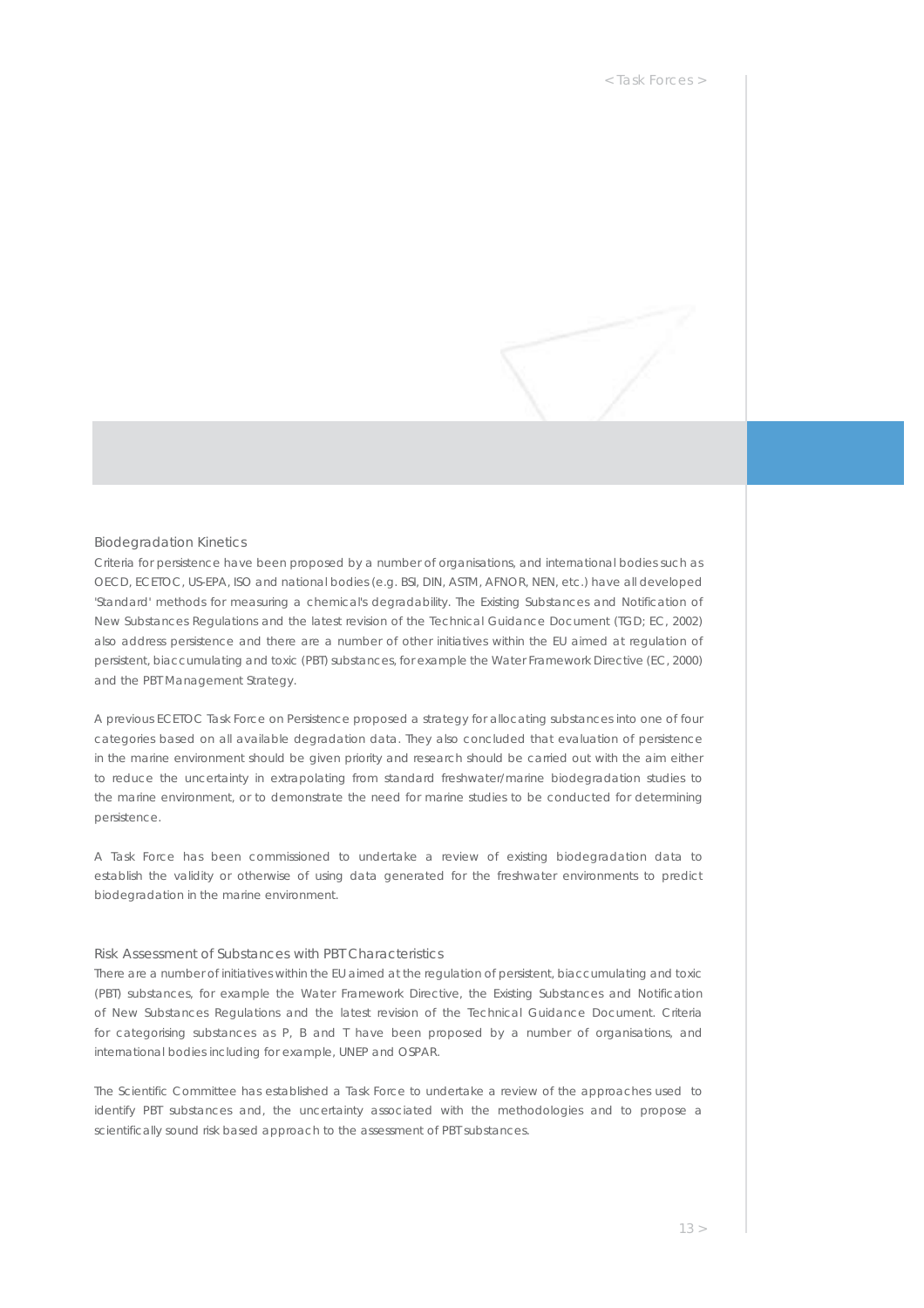#### Derivation of Occupational Exposure Limits from Available Effects Data

It is possible that the REACH proposals will require chemical suppliers to develop Occupational Exposure Limits (OELs) in support of registered substances. Whilst much guidance has previously been developed on how OELs should be derived (for example the ECETOC reports No's. 59 and 86, together with various in-company schemes and published articles), these invariably address substances that are supported by extensive effects data. One characteristic of REACH will be that such extensive data are likely to be lacking for the majority of materials. Therefore, it is desirable that if there is to be consistency in the derivation of OELs, then guidance should be developed which accounts for the nature of available information and the associated uncertainties. Moreover, in the context that there is a possibility that any Technical Guidance in support of REACH may also address such an activity, it is clearly beneficial for a position to be developed in advance of such discussions.

An ECETOC Task Force was thus commissioned to review the available guidance (regulatory, company and other sources) on the derivation of OELs from available effects data with the aim of developing a science based approach that will enable health-protective workplace exposure limits to be consistently developed by chemical suppliers. In addition, the Task Force was charged to clearly specify the uncertainty factors that should be considered in the development of OEL's, accounting for the availability and quality of available data, and to identify the boundary conditions within which the guidance is applicable. The final aim is to apply and validate the approach using representative case studies for a range of typical industrial chemicals.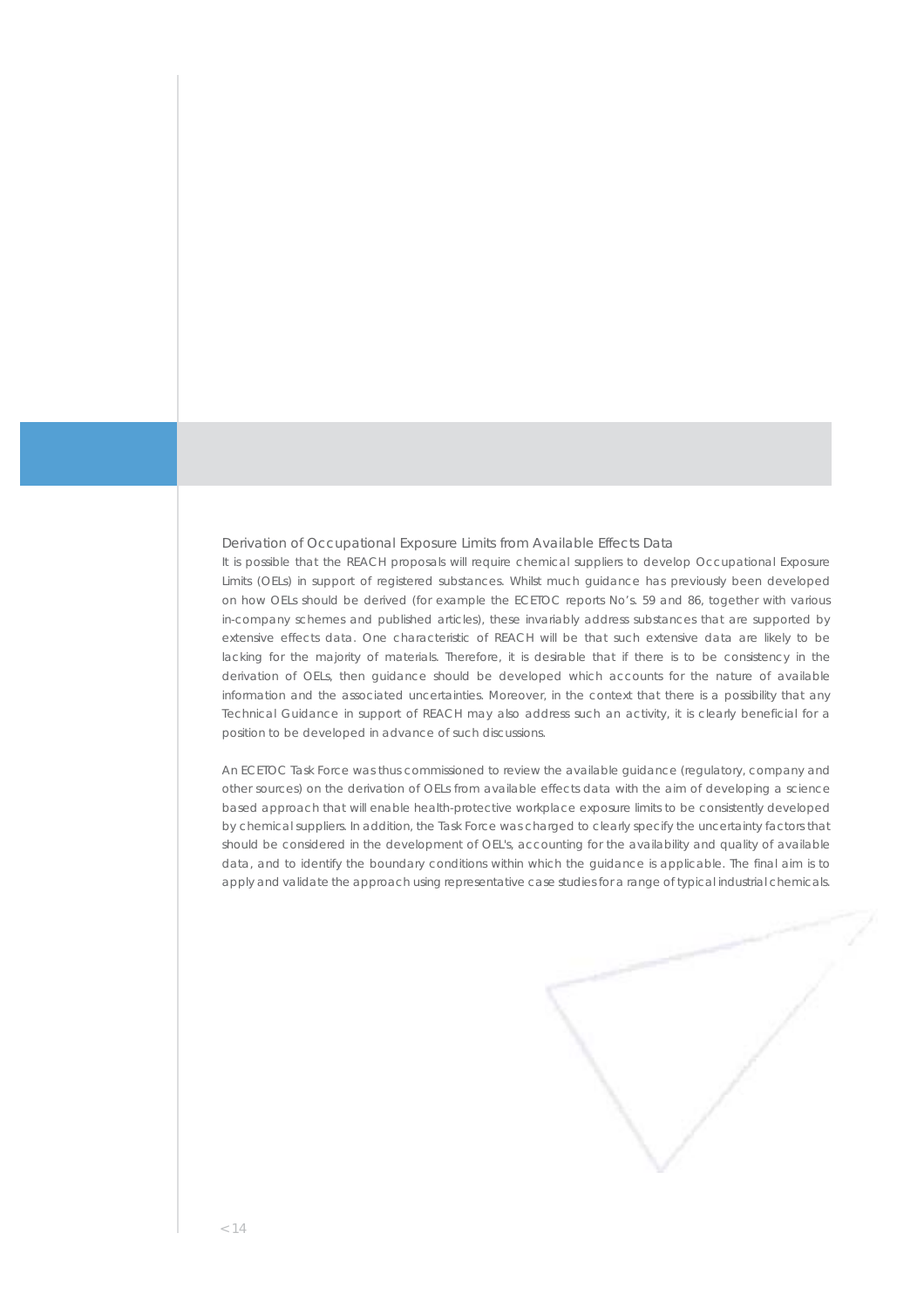< Task Forces >

During 2003, in addition to the activity in the new Task Forces, the ECETOC programme was progressed by the following:

### Environment

- > Aquatic Hazard Assessment II
- > Persistence of Chemicals in the Environment
- > Whole Effluent Assessment

### Human Health

- > Acutex (Acute Exposure Threshold Levels-AETLs)
- > Adverse Versus Non-adverse Effects (Toxicological End-points)
- > Contact Sensitisation: Classification According to Potency
- > Toxicological Mechanisms

#### Risk Assessment

- > Environmental Risk Assessment of Difficult Substances
- > Information Requirements for Risk Assessment of Chemical Substances
- > PBPK Modelling Workshop
- > (Q)SARs
- > Risk Assessment Factors
- > Soil and Sediment Risk Assessment
- > Targeted Risk Assessment

## Specific Substances

- > Butanols
- > Cyanides
- > Fluoroalkanes
- > Methyl tert-Butyl Ether (MTBE) Risk Assessment
- > Synthetic Amorphous Silica
- > Tetrafluoroethylene, Hexafluoropropylene and Vinylidenefluoride
- > Toxicology of Glycol Ethers and its Relevance to Man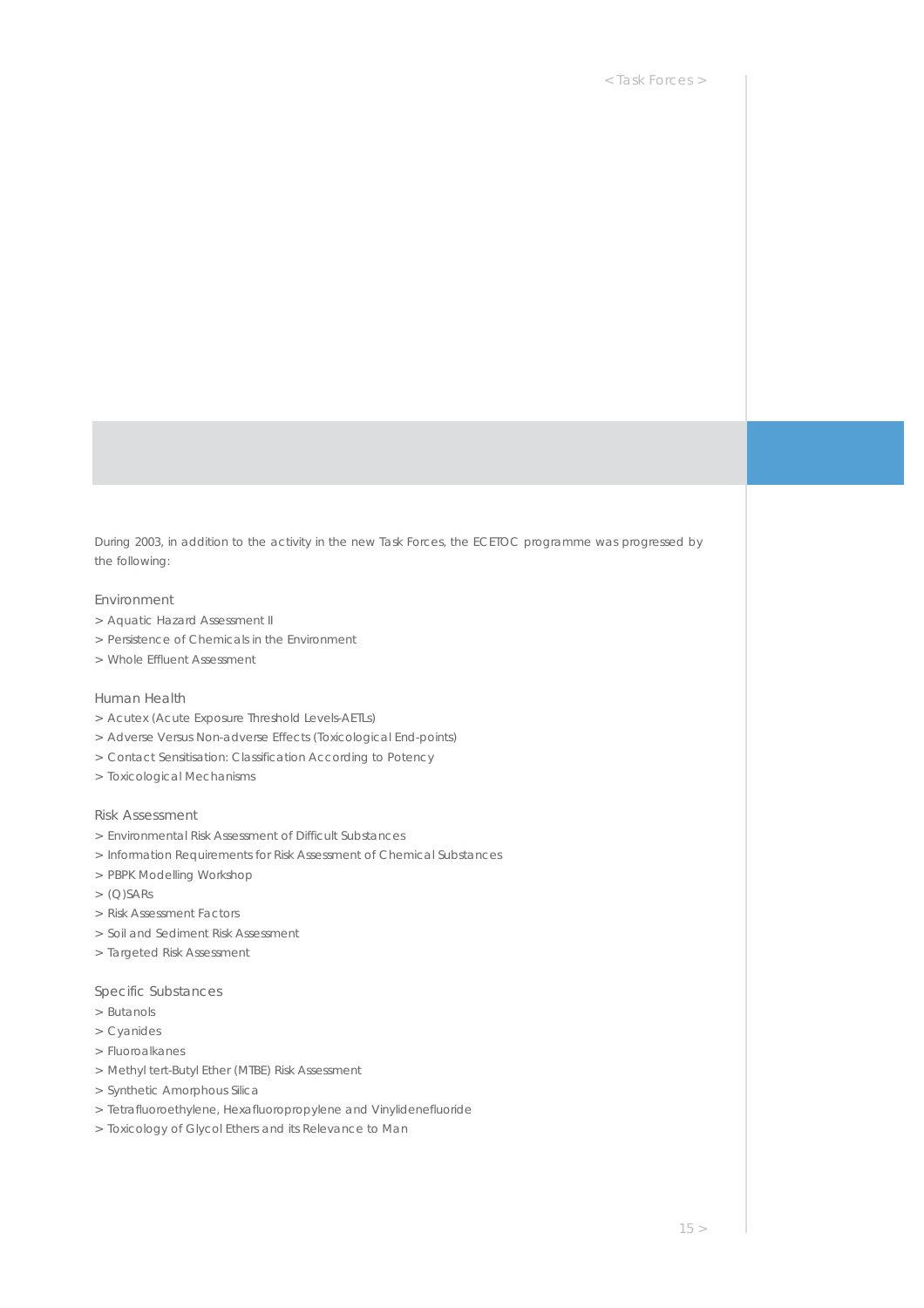## **Workshops**

ECETOC scientific workshops and seminars come in various guises. They can be multi-stakeholder or industry only, vary in duration from 1 to 3 days and may be open to all or be by invitation only. Whatever the format, the workshops and seminars are convened often in partnership with other interested parties to develop and communicate understanding and counsel on key issues affecting the environmental and human health aspects of the responsible management of chemicals. The principle aim of an ECETOC organised workshop is to define the State of the Science on a given topic or issue through drawing together the leading subject matter experts who debate the issue and make conclusions and recommendations. Capturing the outcome of the workshop in a summary document, white paper or report provides a vehicle to more broadly communicate the defined science gaps related to the issue and helps to catalyse active research programmes which address safety, human health and environmental concerns that have been raised.

The use of workshops has been a major feature of ECETOC's Silver Jubilee year and has extended the products and services that ECETOC provides to its member companies. During 2003 one industry only workshop and three multi-stakeholder workshops were convened. They provided an opportunity to broaden the debate, by involving representatives from other organisations, academia and regulators.

#### "Water Framework Directive - Awareness Workshop" London > January

The WFD is one of the largest and most impressive pieces of environmental legislation to have been generated by the European Community and is a major step forward in the coherence and integration of water policy across existing and future member states. This awareness workshop was attended by 34 scientists and HSE managers from 20 member companies. There were presentations from the UK Environment Agency, the European Commission and the European Crop Protection Association and it provided an opportunity to discuss the implications for the chemical industry of the Water Framework Directive (WFD) and its revised, upcoming EU chemicals legislation.

There are major, and largely unrecognised implications for industry within the community, and particularly for manufacturers and users of synthetic chemicals. Some of these are positive benefits but some have potentially profound negative implications for the future of chemical innovation.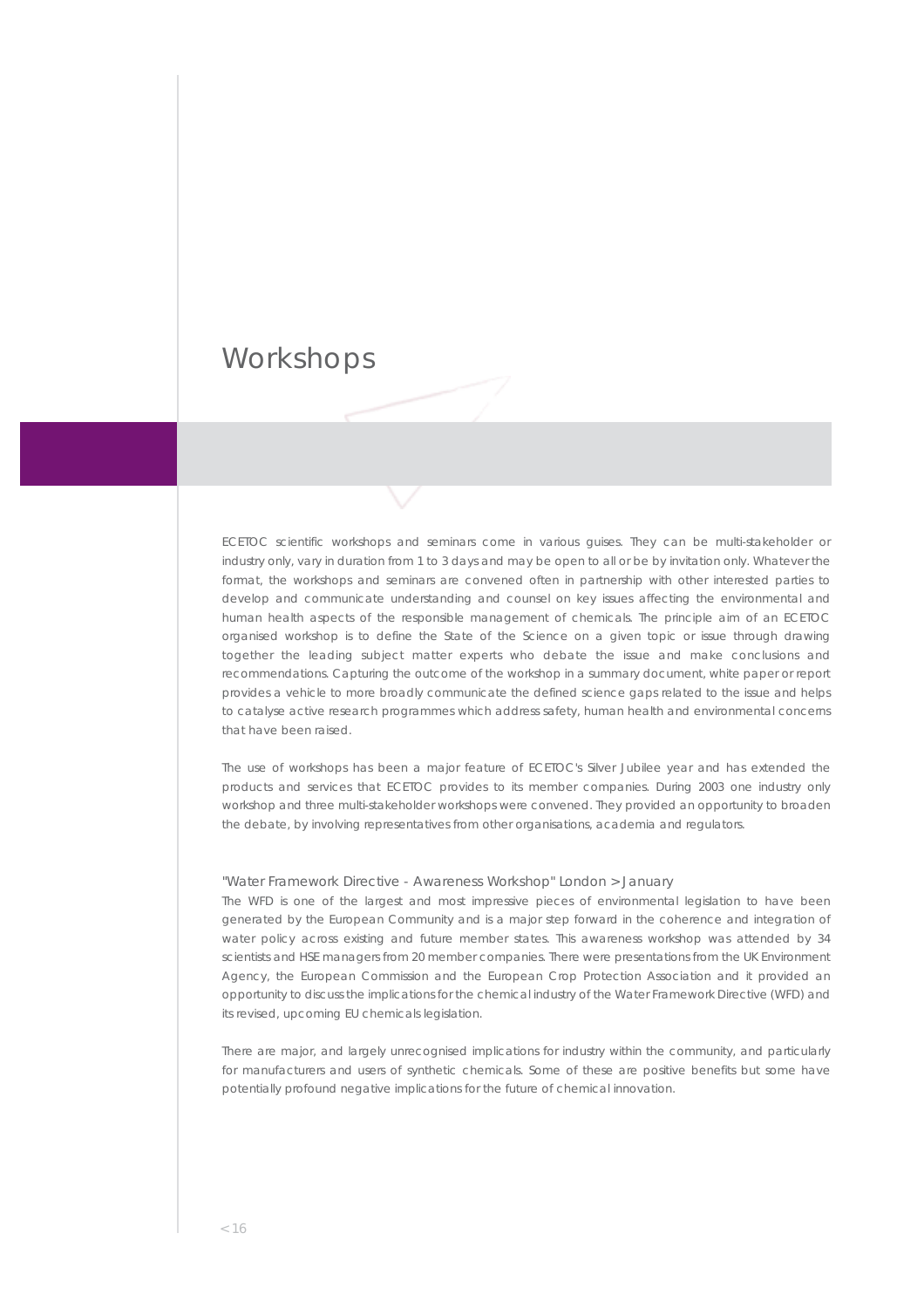< Workshops >

The areas identified where industry involvement could be important were:

- 1. Pilot river basin implementation phase and management plans be involved, try to apply guidance to gain experience with the application of guidance documents and identify problems. Whilst it is too late to contribute to the guidance documents, the testing phase could benefit from industry input. The decision on whether or not the guidance documents need to be amended will be based on the outcome of the pilot studies. These pilot studies will begin soon. Individual companies discharging into the pilot basins are advised to consider whether or not they could become part of the team;
- 2. Industry in general could benefit by sharing their experiences from the different national river basin pilot studies - in particular how implementation of the WFD affects a particular company; ECETOC could consider whether it has a role to play or collaborate with Cefic to provide a forum to share these experiences;
- 3. The key managerial measure will be the river basin management plan and industry was advised to participate;
- 4. Once the classification of a given stretch has been agreed as 'less than good' then there will be an action plan to identify which chemicals, if any, are responsible for the quality classification. The spotlight of cause will probably fall initially on point discharges. There could be a role here for the ECETOC Task Force on whole effluent assessment (perhaps broaden terms of reference to include toxicity assessment of river waters);
- 5. Biological classification in marine environment (indices and tools for coastal areas, industry data sets for coastal waters) are still under debate. UK has the lead. ECETOC could consider setting up a Task Force to monitor developments and be involved in this activity.

### "Availability, Interpretation and Use of Environmental Monitoring Data" Brussels > March

In recent years, there has been a growing emphasis on monitoring chemical substances in the environment, and the need for measured data will continue to increase. The WFD, High Production Volume Chemicals (HPVC) programme and POP/PBT activities, as well as the revised, upcoming EU chemicals legislation will depend more and more on monitoring data. In risk assessments, exposure is of critical importance and only measured data can ultimately represent a realistic situation.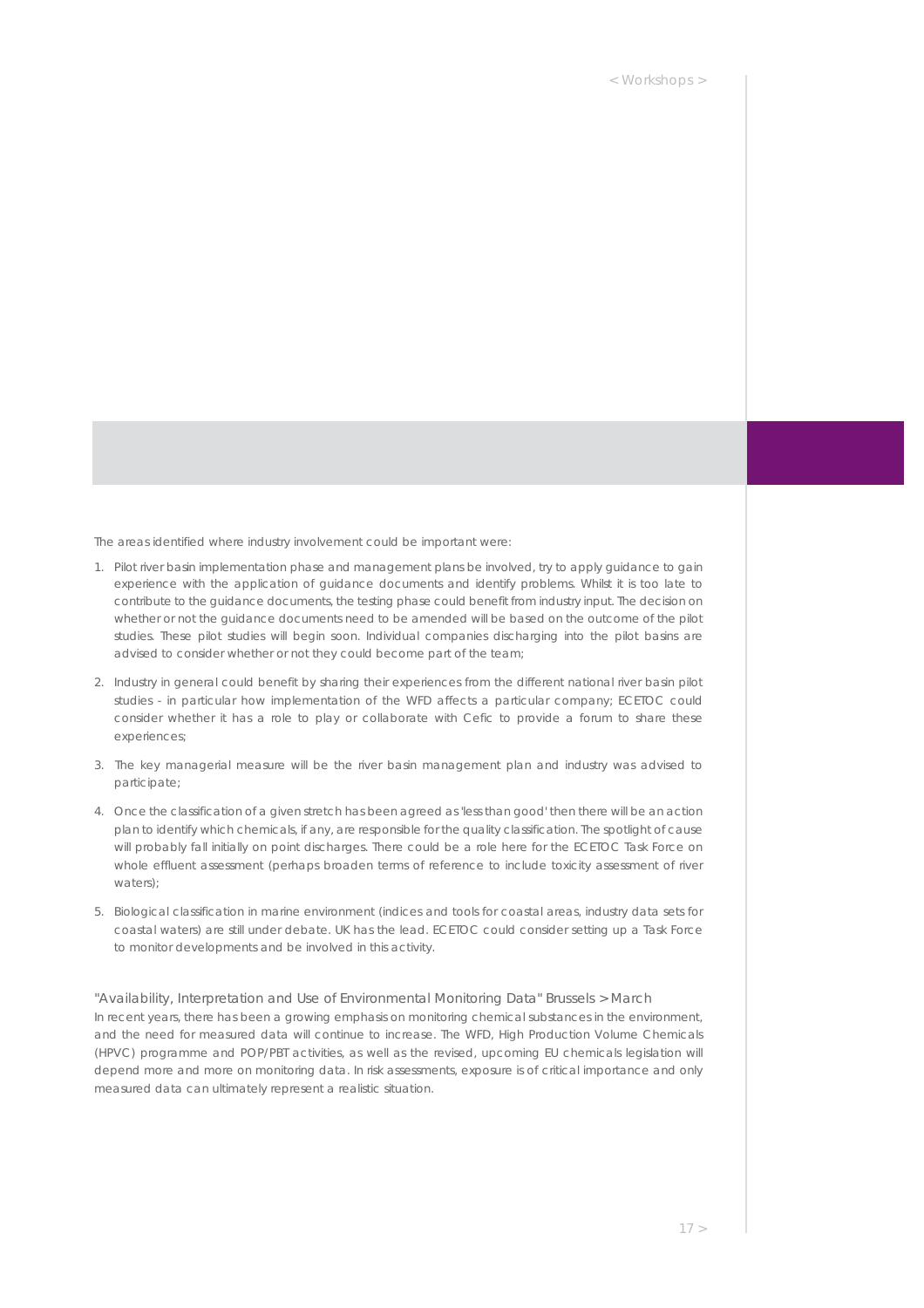Over 40 participants with backgrounds in chemical and/or biological monitoring representing governments, academia and industry met for a 1½ day workshop, held in Brussels in March. The workshop was organised in conjunction with Euro Chlor (representing the European chloro alkali industry) and was designed to build upon recommendations, made during the 1998 OECD Berlin Workshop, on ways to improve the use of monitoring data in exposure assessment of industrial chemicals. The major areas addressed were application (model validation, probabilistic approach in exposure assessment, trend analyses, policy compliance checks, etc), reliability and representativeness (sampling strategies, site selection, analytical quality control, treatment of 'below detection limit' data, etc.), and availability and accessibility of monitoring data (data sources, broad access, development of a future European monitoring network, etc). Whilst historically, monitoring has concentrated on chemical analysis, many of the issues still to be resolved will apply equally to biological monitoring, an area which will become increasingly important as the WFD is implemented across the European Union. Each topic was introduced by a presentation and followed by syndicate sessions. The current status of environmental measurements databases was reviewed and methods to improve the understanding of applications were identified.

### "ECETOC Approach to Targeted Risk Assessment" Brussels > May

There were more than 100 participants from over 60 companies, associations and federations at this one day workshop held to present the ECETOC Targeted Risk Assessment approach, to identify areas for its refinement, to endorse the approach and to discuss the status of the implementation of the revised, upcoming EU chemicals legislation.

#### "Ecological Quality" Budapest > November

Over 40 participants with backgrounds in ecotoxicology and epidemiology representing governments, academia, consultancies and industry met for a 2-day workshop held in Budapest on 27 and 28 November 2003. Additional sponsorship was arranged with the Environment Agency of England and Wales and the Cefic Long-range Research Initiative (LRI). In ecological risk assessment the tendency has been to measure what we can and what we have been measuring for the past 50 or so years. However, as the regulatory focus shifts to assessing and managing the quality of real ecological systems, as it is for example in the Water Framework Directive (WFD), then increasingly there will be a need to reconsider the relevance of what is being done. This is quite apart from raising the most fundamental question of all - what is meant by ecological quality? - and this raises a number of other questions that are not just of theoretical importance.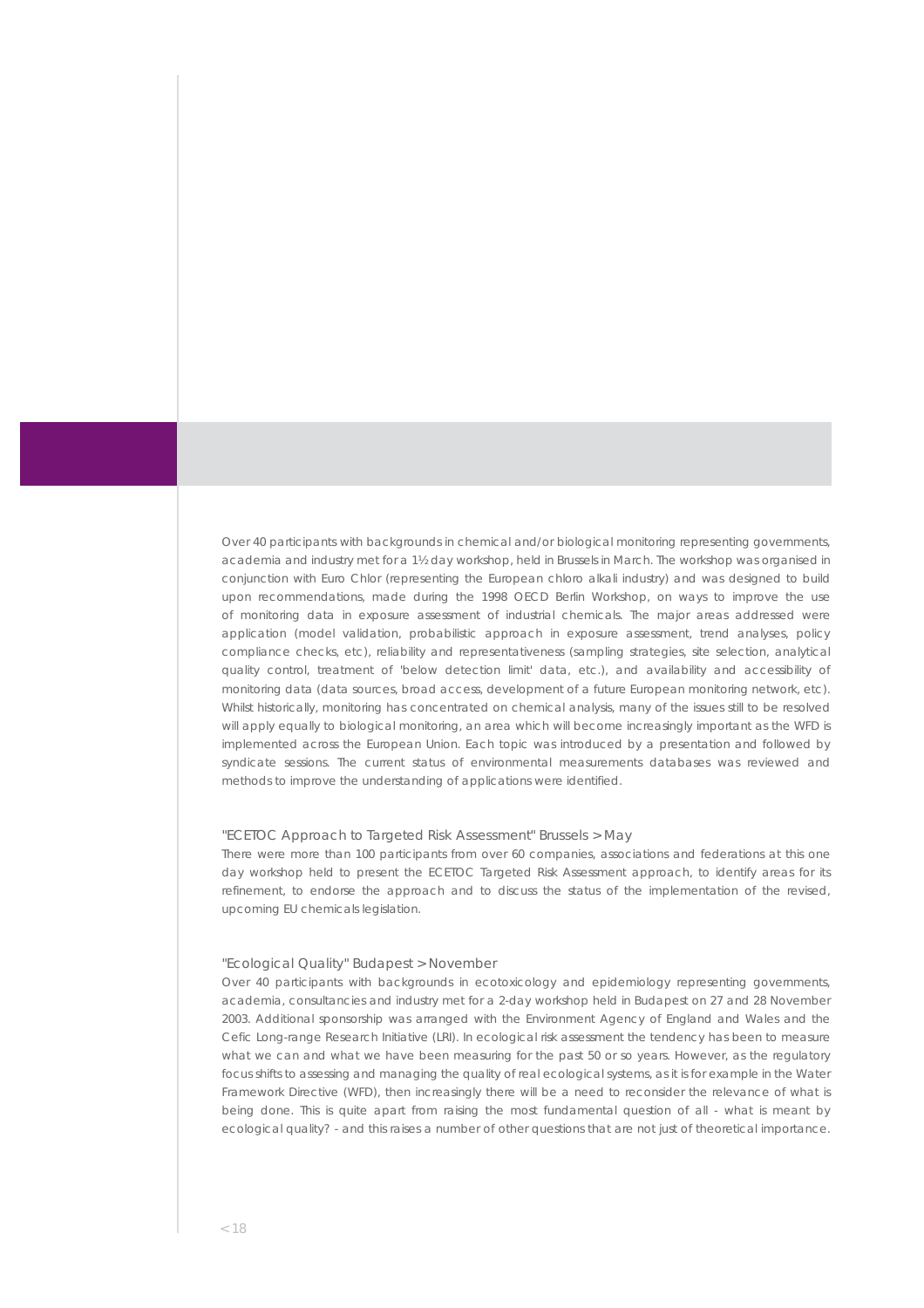< Workshops >

Therefore the broad aim was to refine understanding of the concept of ecological quality status that is made explicit in the EU Water Framework Directive but which ought to be implicit in all aspects of ecological risk assessment and management. The more specific aim was to identify challenges, opportunities and research needs arising from the more explicit use of ecological quality status in environmental protection. The recommendations from the workshop are intended for the community of stakeholders in general; but they will be considered particularly by the ECETOC Scientific Committee and prioritised for further action by ECETOC.

Further Workshops are planned for 2004 and this will remain a regular feature of the ECETOC programme in the future.





*Plenery Session at the Ecological Quality Workshop, Budapest November. Seated in the foreground is ECETOC Scientific Committee Member Dr. P. Douben (Unilever) left and Mr. M. Holt ECETOC's Environmental Sciences Manager right.*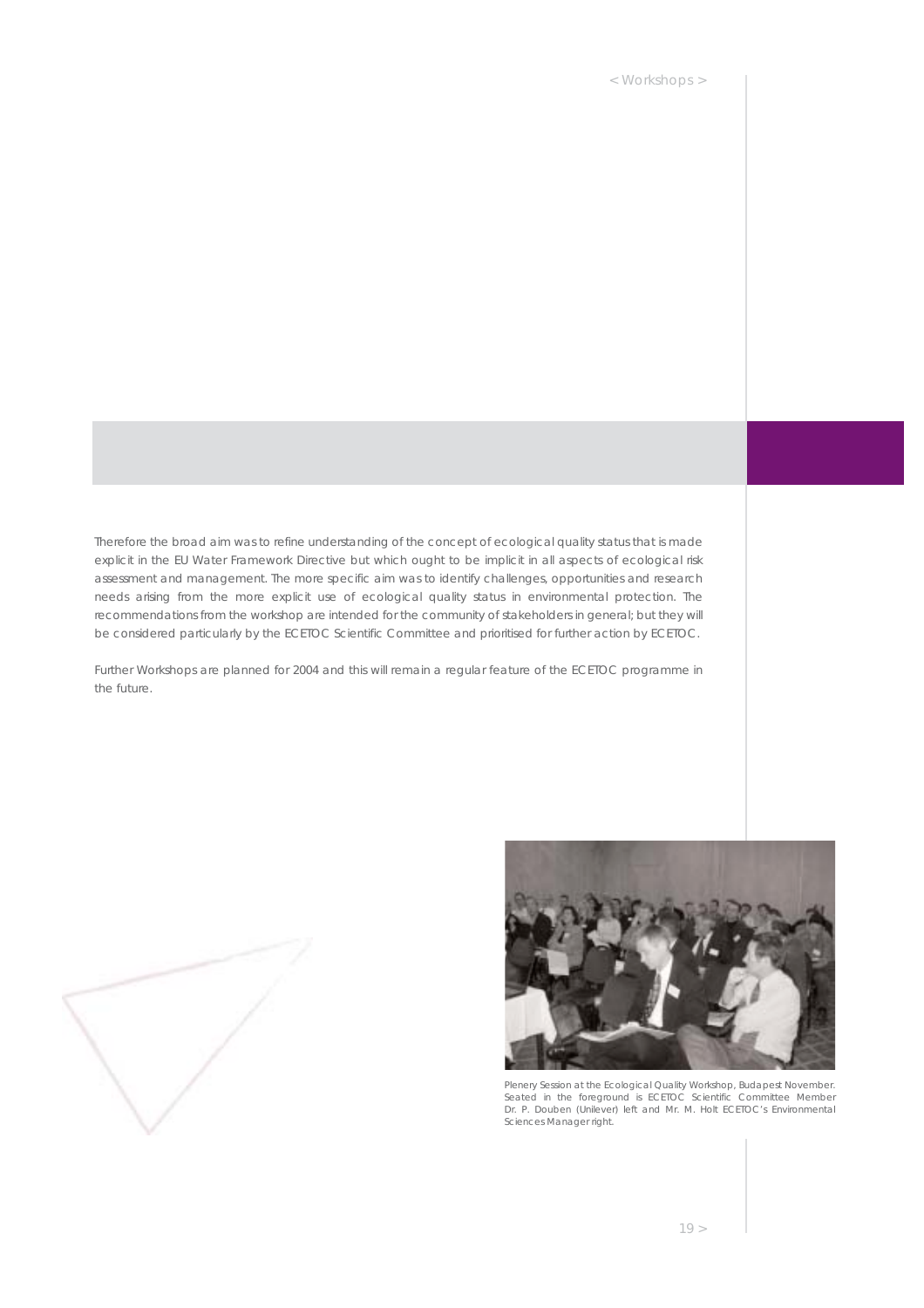# Long-range Research Initiative

#### Environmental Programme

This year saw four of the modelling projects established in phase I of the environmental programme being brought to a conclusion. By the end of 2003 there were 6 active projects, five of which will finish within the next twelve months. Plans are being developed for an effective roll-out of results from the phase I programme. Two new Requests for Proposals (RfPs) were prepared, the preferred bidder for one which addresses the development of a decision support tool for QSARs has been approved and the project will start early in 2004.

#### Health Effects Programme

The Health Effects monitoring team within ECETOC continued to support the LRI programme through evaluation of scientific progress and achievement of funded projects. These projects addressed issues relating to respiratory toxicity, chemical allergy and chemical carcinogenicity. Most projects were finalised during 2003 and the remaining ones are scheduled for completion in 2004. Collectively, the research teams supported through LRI produced a significant number of high quality publications and presented their work at international meetings.

For the next phase of the LRI programme, research proposals were evaluated by the Monitoring Team, together with scientific experts from outside industry. These proposals focused on chemical carcinogenicity (biological significance of chemically-induced DNA adducts) and on immunotoxicology, respiratory toxicology and allergy (hazard identification and characterisation of chemical respiratory allergens; bases for inter-individual differences in susceptibility to chemical allergy; the influence of chemical pollution on the development of allergy and asthma). Detailed recommendations were made to LRI on the projects to be selected, and, where appropriate, on potential collaborations between research teams. These projects are expected to be launched during 2004.

In addition to its remit to monitor current research projects and to advise on the selection of new projects, the monitoring team also engaged in defining future research needs for the chemical industry. A strategy meeting was held in 2003 to which selected experts from academic and government laboratories were also invited. Current issue clusters for the chemical industry were reviewed, including children's health and alternative approaches to safety assessment, as well as emerging issues on health effects. A number of important research priorities have been identified as a result of this process and are presently being considered in greater detail.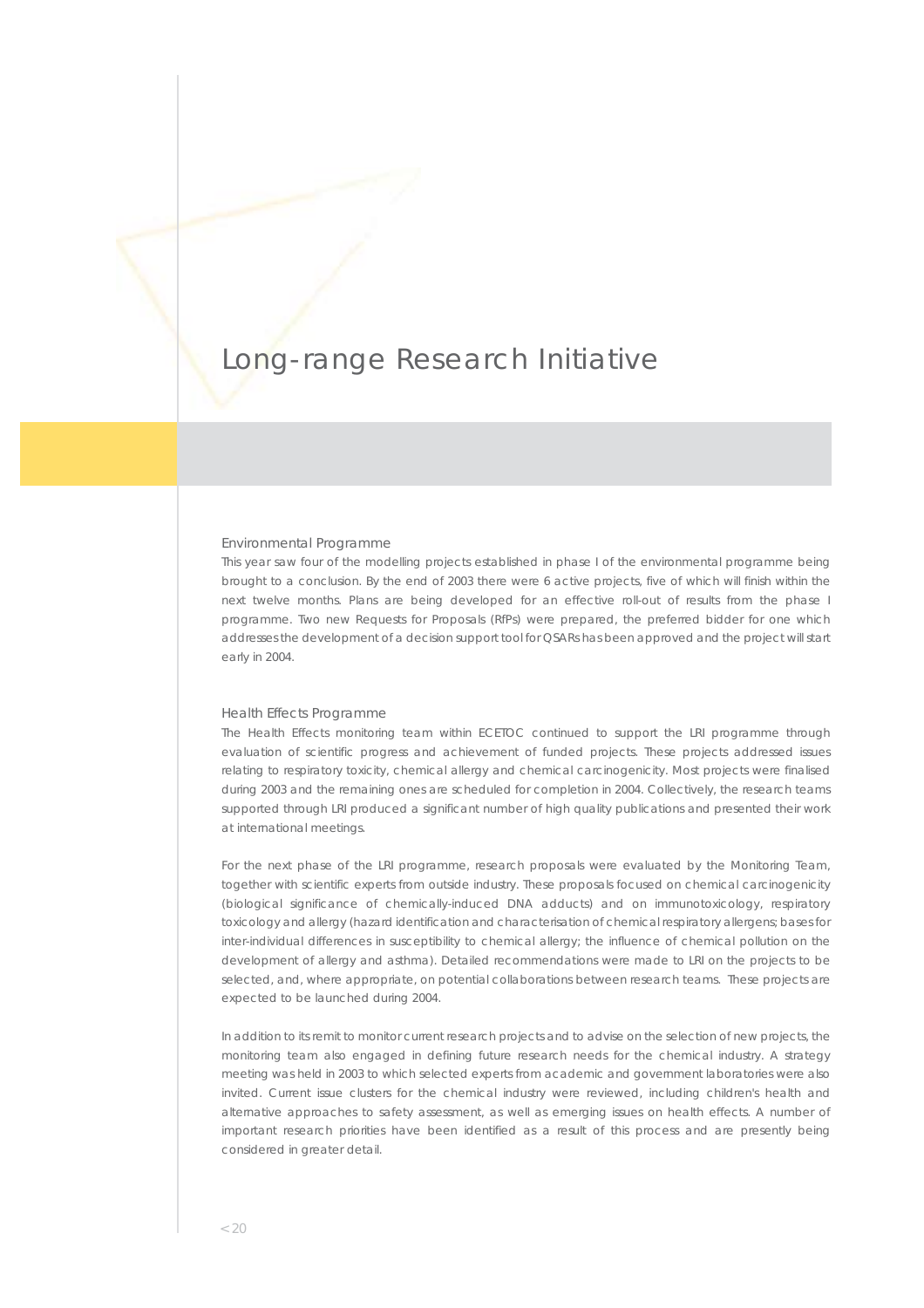< Long-range Research Initiative >

#### Human Exposure and Tiered Risk Assessment

Better characterisation of actual exposures is required in order to provide the fundamental input data for sound science-based human risk assessment. In 2003, the HETRA monitoring team oversaw further development of a database of European workplace exposure research activities and establishment of a framework for a Cefic-supported exposure database. Following a new RfP, an international workshop was planned on methods to determine dermal exposure modelling permeation for human risk assessment, while another project was to evaluate the real and theoretical effectiveness of skin protection strategies (solids) at the workplace. Following the establishment and management of an inventory of relevant research on indoor exposure, such exposure patterns were studied for certain determinants in the European EXPOLIS population. By December 2003, 6 projects were ongoing (1 newly selected) and 4 RfPs drafted in this area.

In the area of consumer exposure, the HETRA team oversaw development of an integrated approach to reliably predict European consumer exposure to pollutants, and an exposure factors sourcebook for Europe. Several additional RfPs were drafted, for example to obtain further information on consumer exposures to mixtures. By December 2003, 2 projects were ongoing and 2 RfPs drafted in the consumer area.

To support tiered approaches to human health risk assessment, the HETRA team organised an industry workshop on the identification of chemical structure activity relationship (SAR) alerts (combinations of functional groups) for substances with low toxicological no-effect levels (NOELs); the project was continued. In addition, the HETRA team was involved in a review of the basis for and improvements to the EASE version 2 models for workplace exposure estimation, and oversaw a study on variability and uncertainty in chemical exposures for regulatory risk assessments. Further RfPs were drafted in this area, for example to review the workplace management strategies for chemicals in small enterprises. By December 2003, 5 projects were ongoing and 2 RfPs drafted on tiered risk assessment methodology.

With respect to the role of biomarkers of exposure, research was monitored on the role and application of such biomarkers in the management of the occupational health risks, and on trends and key developments of such biomarkers in the general population. Two further RfPs were drafted, to obtain further information on the normal background incidence, and to determine the effects of intra- and inter-individual variation, of key biomarkers of chemical exposure within the general population. By December 2003, 2 projects were ongoing and 2 RfPs drafted on the role of biomarkers of exposure.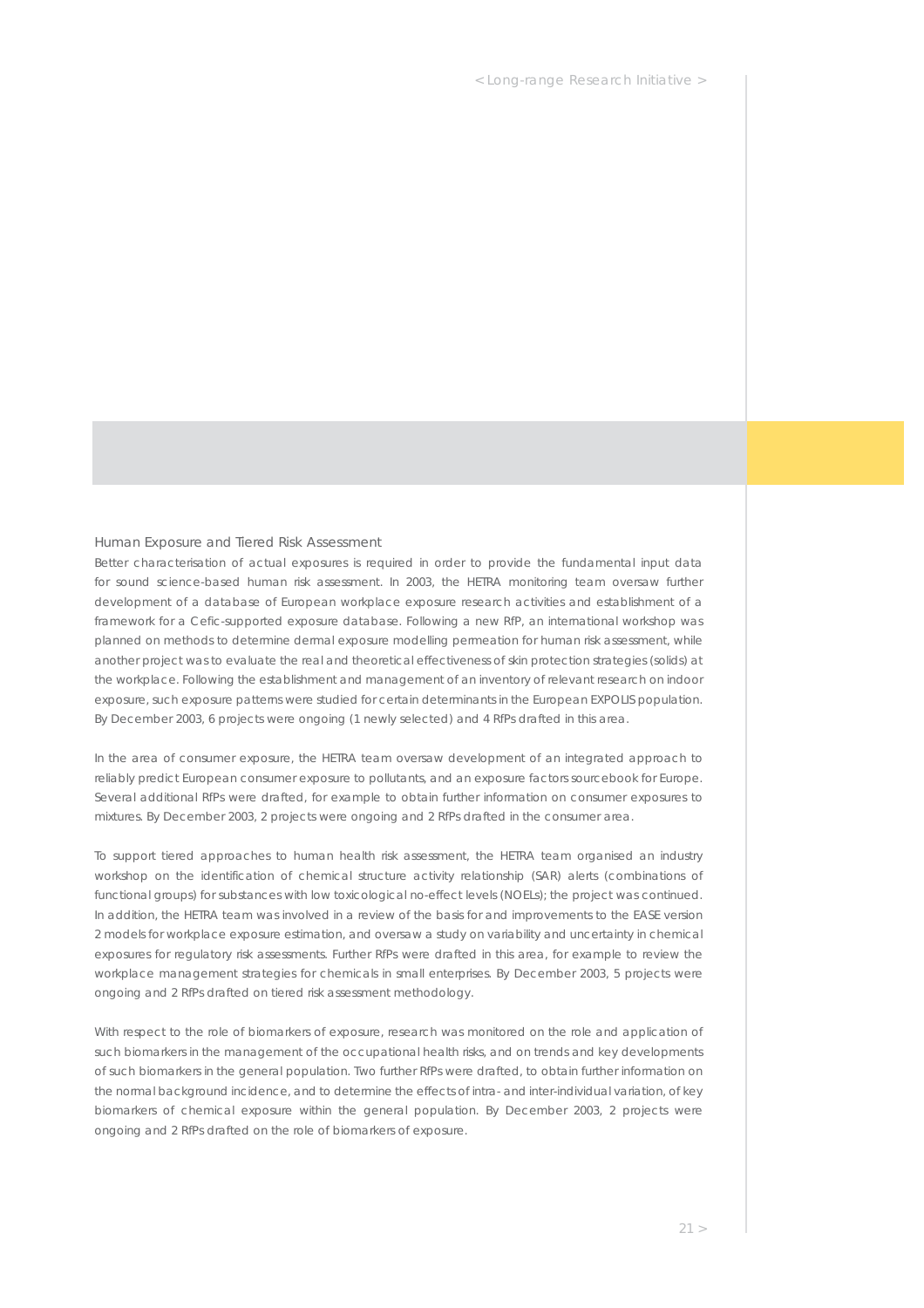## Science Awards

## Recognising Young Scientists

To celebrate its 25th Anniversary, ECETOC, launched a Science Award for young European Scientists. The purpose of the Award is to recognise the Science of health and the environment that allows us to protect ourselves, and our surroundings, whilst developing the economic future and quality of life in our community.



*ECETOC Board of Directors, Treasurer, Dr. J. Rudolph (Degussa) launches the 25th Jubilee Science Awards*

"We are recognising young scientists who have published their research in world-renowned journals and whose work will significantly contribute to a more sustainable future via new initiatives like the 'EU Chemicals Policy' and the 'Water Framework Directive'", said Professor Geoff Randall, Chairman of ECETOC's Scientific Committee. "The awards will fund the young scientists to network with other centres of excellence to extend their work and to build an effective research community."

In recognition of the importance of the Award, Prof. Kees van Leeuwen, Director of the European Commission's Institute of Health and Consumer Protection (EC IHCP), presented the prizes to the winners in a prestigious event at the splendid Natural History Museum in Brussels.

Competition for the prizes was strong both in numbers and in the quality of the applications received. A panel of leading independent scientists selected the successful candidates. The Award winners for 2003, each received a prize of €10,000 and will be invited to a meeting with senior European scientists in 2004 to present an account of how the award assisted them in their work. For 2003, ECETOC's Jubilee Year, the awards and their winners were:

## Occupational Health

*Awarded to Dr Sean Semple, University of Aberdeen, United Kingdom* 

He was awarded the prize for the development of an original approach for modelling dermal and inhalation exposure to solvents by spray painters: Semple, S, *et al*. 2001. A dermal model for spray painters. Part II: Estimating the deposition and uptake of solvents. Ann Occup Hyg 45: 25-33.



*The event was held at the Natural History Museum in Brussels*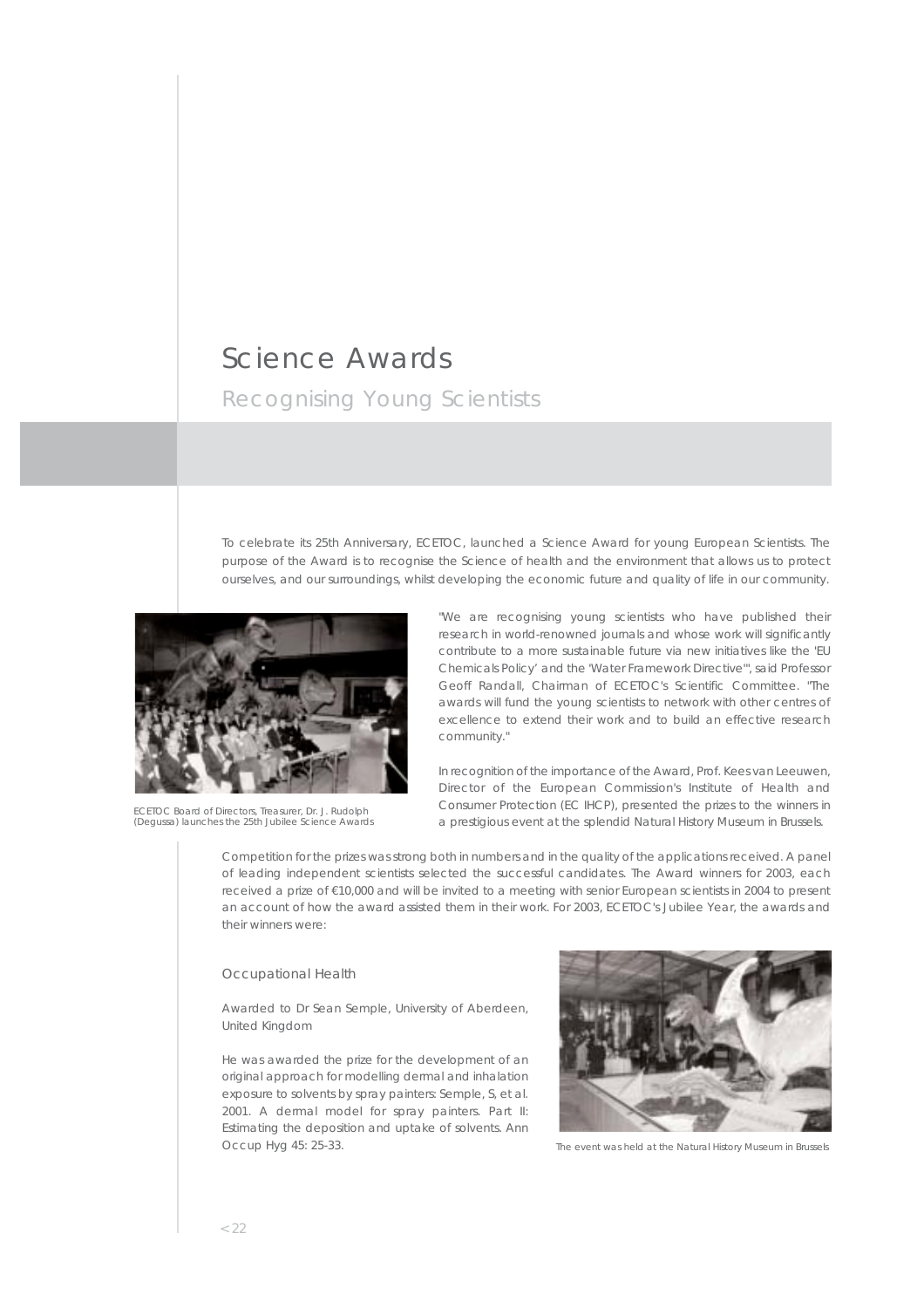#### Health Assessment

*Awarded to Dr Vincent Haufroid, Catholic University of Louvain, Belgium*

He was awarded the prize for his work to develop an approach using the genotyping and phenotyping of metabolising enzymes to identify the most reliable biomarkers for chemicals exposure: Haufroid, V, *et al*. 2002. Interest of genotyping and phenotyping of drug-metabolizing enzymes for the interpretation of biological monitoring of exposure to styrene. Pharmacogenetics 12: 691-702.



*From left: Award winners, Dr. P. Van den Brink, Dr. V. Haufroid, and Dr. S. Semple with Prof K. van Leeuwen (EC IHCP), Dr. J. Rudolph and ECETOC SC Chairman Prof. G. Randall.*

## Environmental Fate and Effects

*Awarded to Dr Paul Van den Brink, Wageningen University and Research Centre The Netherlands* 

He was awarded the prize for development of an application employing highly original use of case-based reasoning in the risk assessment of pesticides, solving new problems by using past experience and learning: Van den Brink, PJ, *et al*. 2002. Perpest model, a case-based reasoning approach to predict ecological risks of pesticides. Environ Toxicol Chem 21: 2500-2506.

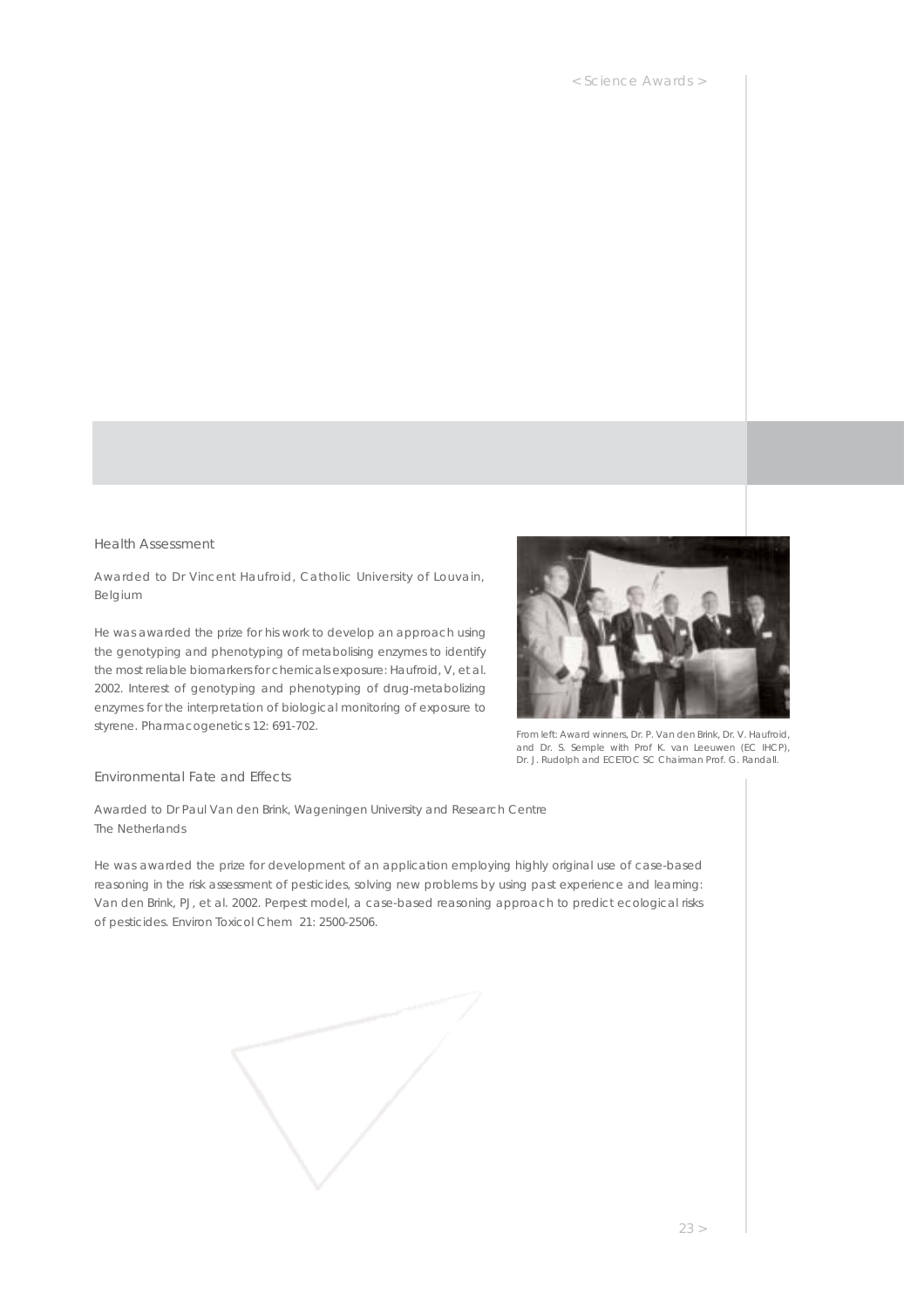## outREACH

The realisation of an outREACH programme was achieved in 2003 in the format that the ECETOC Board had envisaged during 2002. The prototype event was hosted by Board Vice-Chairman, Dr. Kaspar Eigenmann of Novartis International AG, at their Basel facility in Switzerland. Primary invitees were the EH&S Scientists and Senior Management including Delegates of ECETOC Member Companies headquartered in Switzerland. In addition EH&S Representatives from several other companies using or manufacturing chemicals, Contract Research Organisations and Trade Associations were invited.



*Participants at ECETOC's first outREACH event, Basel September 1st 2003*



*ECETOC Scientific Committee Chairman Prof. G. Randall launches the working groups*

The primary objective of the outREACH event is to improve the dialogue between ECETOC as an organisation and employees of its Member companies. This is achieved through an in depth review of a major topical issue challenging the industry through pending Regulatory pressure, highlighting ECETOC's contribution to a solution. Subsequently there is a broad overview of all the on-going activities of Task Forces and Workshops focused on the key issues impacting Safety, Human Health and the Environment for users and manufacturers of chemicals across the broad industrial sectors of ECETOC Members. Finally it provides a forum through Working Groups by industry sector and a Panel Discussion for a debate on future issues which have not surfaced previously but to which ECETOC could potentially contribute sound science.

A secondary objective is to raise the visibility and profile of ECETOC with selected non-member companies that are users and/or manufacturers of chemicals who could benefit from the work and activities that ECETOC is pursuing. Through this exposure ECETOC may gain new Members and access to additional toxicology and ecotoxicology experts for populating Task Forces in the future.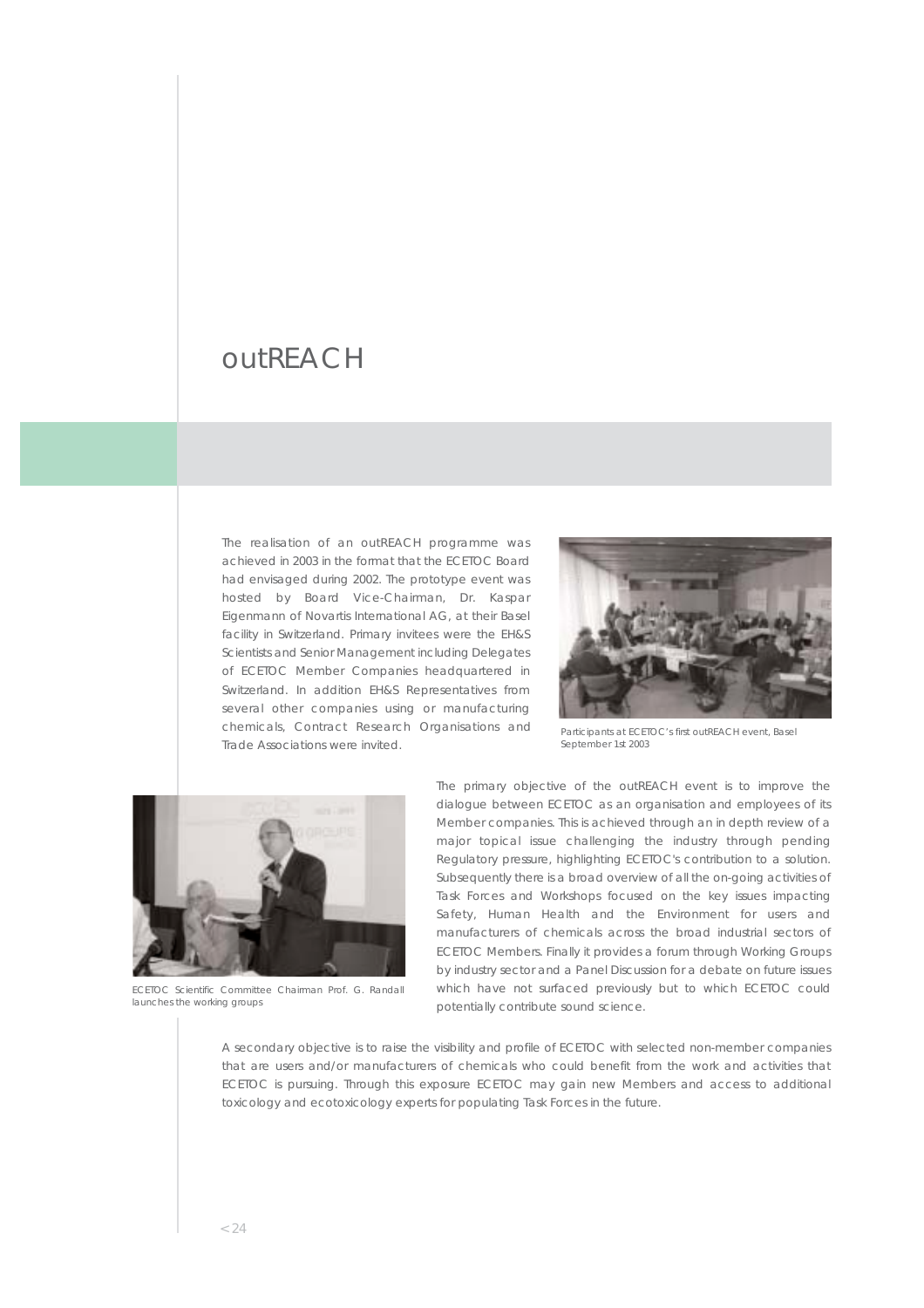In addition, the outREACH Event provides a forum for feedback through a pre-Event questionnaire, to establish and define issues which ECETOC does not currently address, but which participants perceive as future challenges that should be added to the active agenda at the Scientific Committee level. This input will be very valuable in continuing to refine the Value Proposition that ECETOC offers to the various industry sectors represented by existing and enlarged Membership in the future.



*Former ECETOC Secretary General Dr. F. Carpanini (centre), outlines the importance of the programme*



*Dr. M. Richards, Ciba Specialty Chemicals Inc. (left) and Mr. M. Candolfi, RCC Ltd (right) at question time*



*outREACH Discussion Panel From left: Dr. F. Carpanini Dr. T. Feijtel, Procter & Gamble Dr. K. Eigenmann, ECETOC Board Member Prof. G. Randall, ECETOC SC Chairman Dr. M. Gribble, ECETOC Secretary General*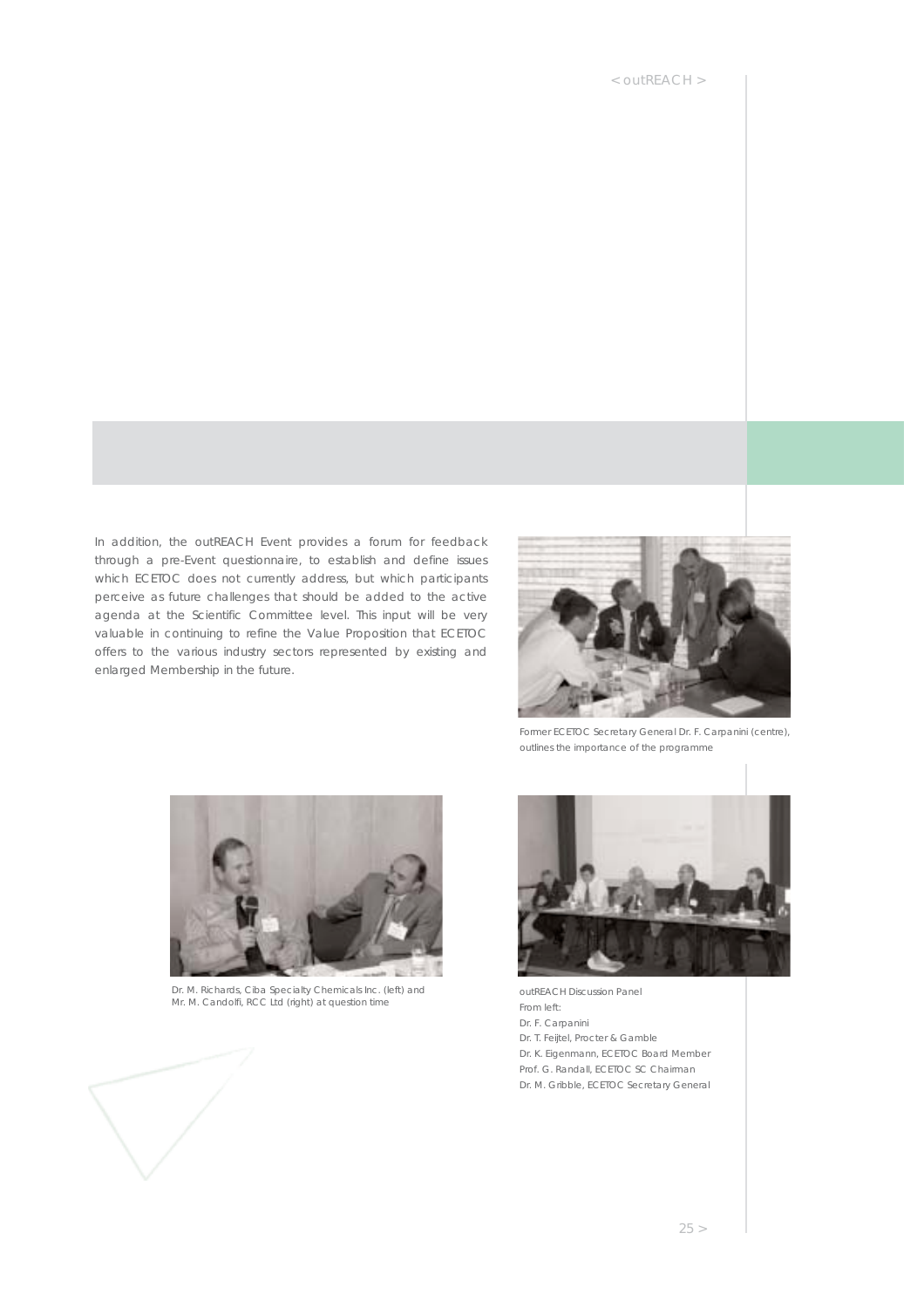# ECETOC Outputs

During 2003 ECETOC generated the following publications:

### Technical Reports

| Derivation of Assessment Factors for Human Health Risk Assessment<br>No. 86 |  |
|-----------------------------------------------------------------------------|--|
|-----------------------------------------------------------------------------|--|

- No. 87 Contact Sensitisation: Classification According to Potency
- No. 88 Environmental Risk Assessment of Difficult Substances

No. 89 (Q)SARs: Evaluation of the commercially available software for human health and environmental endpoints with respect to chemical management applications

> *Derivation of Assessment Factors for Human Health Risk Assessment* Technical Report No. 86

edefoc

*Risk Assessment Report for Existing Substances Methyl tertiary-Butyl Ether* ort No. 17

eceloc

*n-Butanol (CAS No. 71-36-3)* JACC Report No. 41

eceloc

- No. 90 Persistence of Chemicals in the Environment
- No. 91 Aquatic Hazard Assessment II

### JACC Reports

| No. 41 $n$ -Butanol (CAS No. 71-36-3)         |
|-----------------------------------------------|
| No. 42 Tetrafluoroethylene (CAS No. 116-14-3) |
| No. 43 sec-Butanol (CAS No. 78-92-2)          |

## Monograph

No. 33 Application of Physiological - Toxicokinetic Modelling to Health Hazard Assessment of Chemical Substances

(Toxicology Letters, Special Issue)

## Special Report

No. 17 Risk Assessment Report for Existing Substances Methyl tertiary-Butyl Ether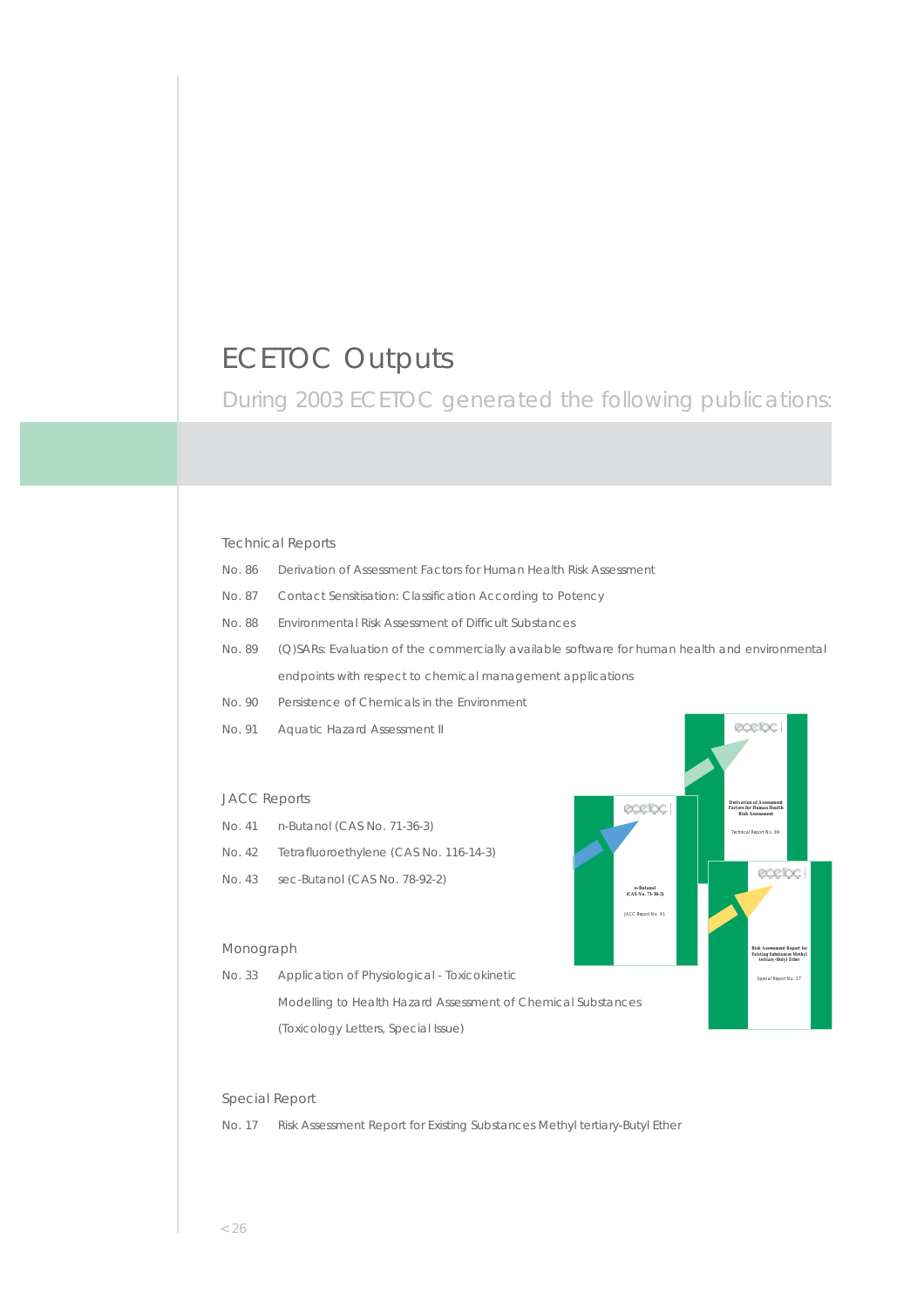## Workshop Report

No. 1 Availability, Interpretation and Use of Environmental Monitoring Data

## Document

No. 43 Contact Sensitisation: Classification According to Potency, A Commentary

### External Publication

M. Holt, K. Fox, M. Daniel, H. Buckland. Linear alkylbenzene sulfonate and boron monitoring in four catchments in the UK contribution to GREAT-ER # 11. The Science of the Total Environment 314-316 (2003) 271-288.

## ecefoc *Availability, Interpretation and Use of Environmental Monitoring Data* Workshop Report No. 1 *Contact Sensitisation: Classification According to Potency, A Commentary* Document No. 43

ecefod

### Posters

> The ECETOC Approach for the Assessment of Workplace Health Risks Under the EU Chemicals Policy

> Acutex Task Force - An Assignment to ECETOC in a Multi-Partner Project

### Website

Visit our Website http://www.ecetoc.org for the most recent information on our activities, workshops and seminars and a list of publications that can be ordered through the site.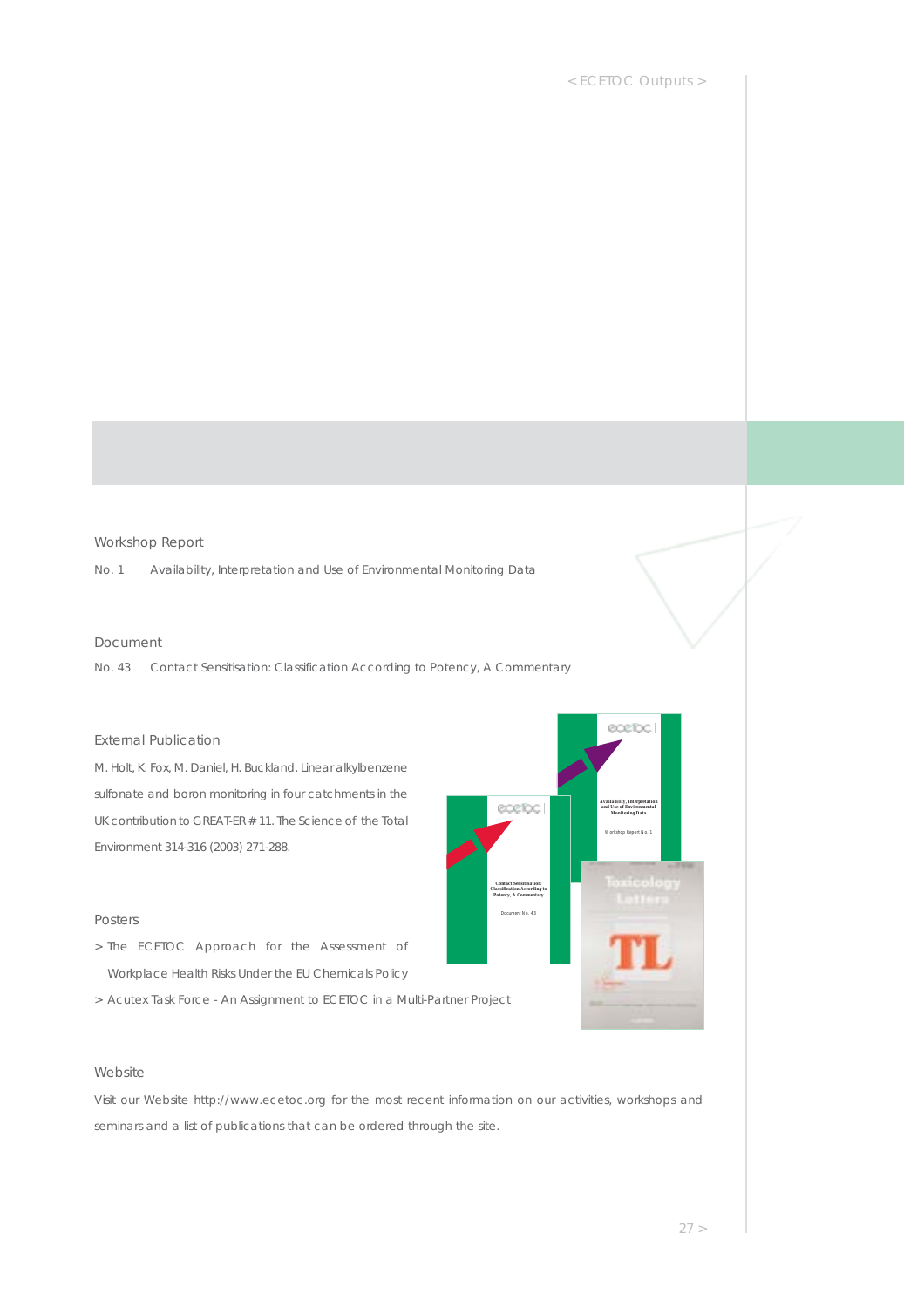

## External Representation

ECETOC, in addition to major collaborative exercises, provided expert representation to the work of a number of other external organisations in 2003. These included:

- > EU Commission's Initiative SCALE Consultative Forum ECETOC represented by Dr. D. Owen (Shell Chemicals).
- > European Centre for the Validation of Alternative Methods (ECVAM) Ispra, 27-28 February and 15-16 December Dr. J. Fentem (Unilever) continued to represented ECETOC on the ECVAM Scientific Advisory Committee.
- > OECD Expert Group on Multimedia modelling The Netherlands, 16-17 June ECETOC represented by Dr. A. Riddle (AstraZeneca Brixham).
- > ILSI-Europe Workshop 'Structure-based thresholds of toxicological concern: Guidance for application to substances present at low levels in the diet, for chemical substances' Vienna, 20-21 March ECETOC represented by Dr. E. Schrader (Henkel).
- > EU Commission's Initiative SCALE Stakeholders Information and Consultation Meeting on 11 July Dr. A. Sarrif (DuPont) attended on behalf of ECETOC.
- > Tripartite Meeting of the European Commission (EC), Global Industry (ICCA) and the OECD Secretariat on the (Q)SAR Project Paris, 8 September ECETOC represented by Dr. M.Y. Gribble (ECETOC) and Dr. J. Jaworska (Procter & Gamble).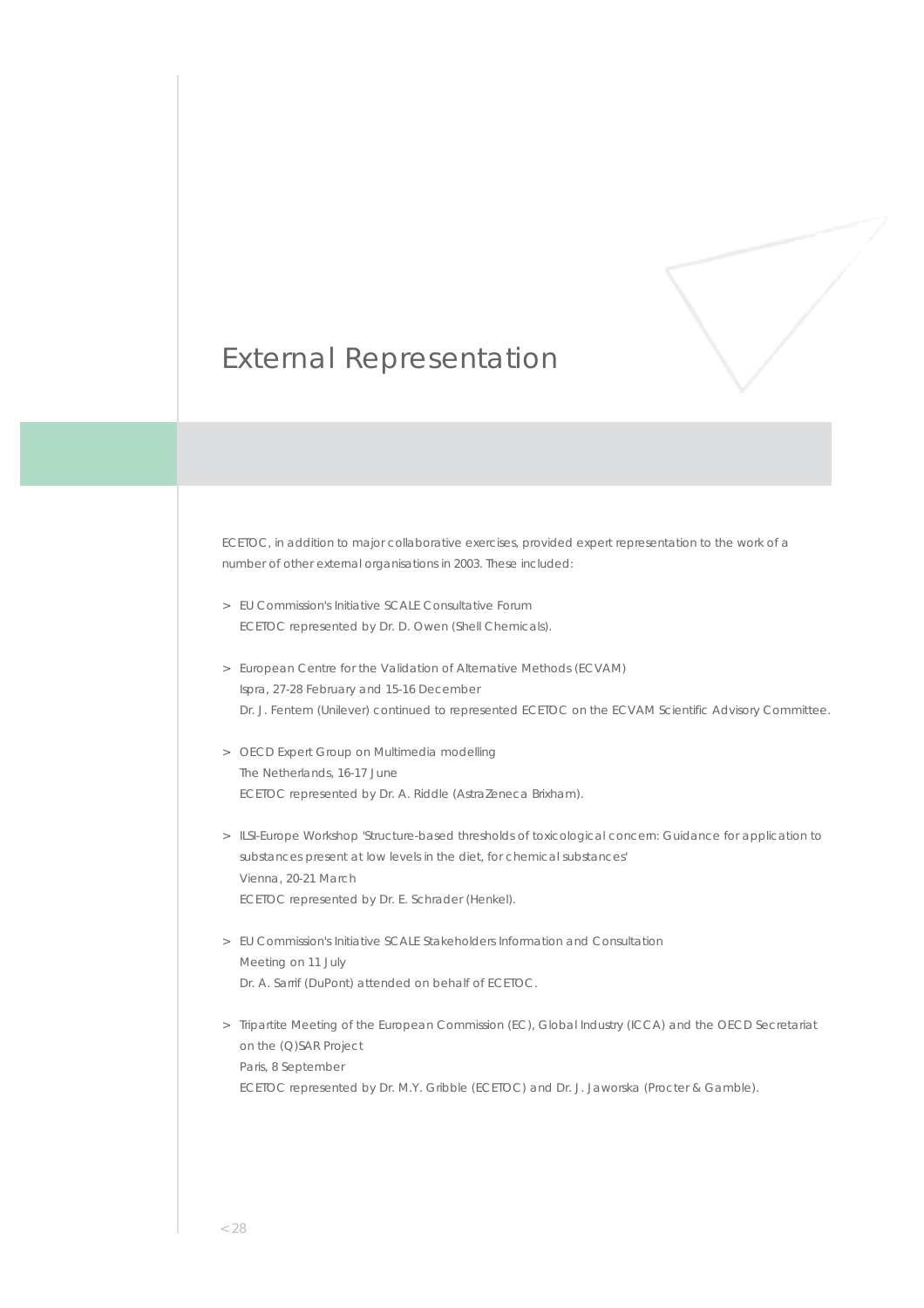< External Representation >

- > WHO/IPCS 11th Final Review Board on CICADs (Varna, Bulgaria, 8-9 September) Dr. W ten Berge (DSM, Netherlands) participated in the final review of Concise International Chemical Assessment Document (CICAD) on the human health aspects of hydrogen cyanides and cyanides, where he represented the views of the ongoing ECETOC Task Force.
- > ECVAM Workshop 'Strategies to replace in vivo acute systemic toxicity testing' Ispra, 15-18 September ECETOC represented by Dr. A. Colombo (Polimeri Europa).
- > Whole Effluent Assessment TF at the OSPAR workshop to discuss the whole effluent assessment demonstration programme held in Utrecht on 24-25 September. ECETOC represented by Dr. D. van Wijk (Euro Chlor).
- > ECB, Health Working Group (formerly CMR working group) ECETOC represented by Dr. C. Hennes (ECETOC).
- > ILSI Europe

ECETOC represented by Mr. M. Holt (ECETOC), continued its membership of the Environment and Health Task Force.

> SETAC

ECETOC represented on SETAC Europe Council through membership of Mr. M. Holt (ECETOC).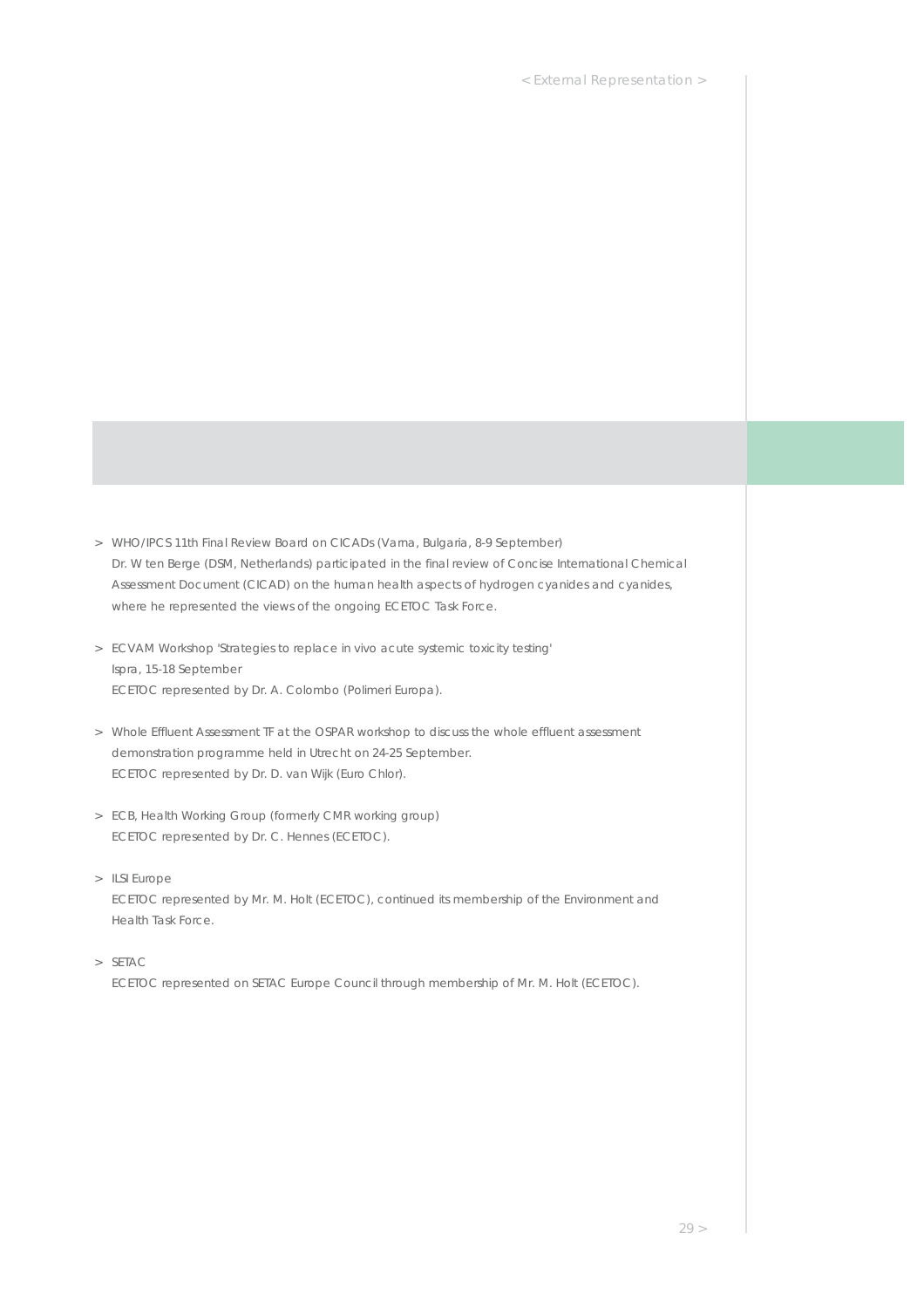## **Secretariat**

The ECETOC Secretariat is responsible for the co-ordination and management of the work programme ensuring that the tasks allocated by the Scientific Committee are accomplished in a timely fashion.

ECETOC's continued success relies greatly on its Secretariat. This team of dedicated professionals supports the scientists engaged in the work of the ECETOC programme in meeting the objectives set by the Scientific Committee. During the year, Dr. M. Gribble joined our team.

## At the end of 2003, staff employed were:

| Dr. Michael Gribble      | Secretary General                     |
|--------------------------|---------------------------------------|
| Dr. Christa Hennes       | <b>Health Sciences Manager</b>        |
| Mr. Martin Holt          | <b>Environmental Sciences Manager</b> |
| Ir. Henk Vrijhof         | Chemicals Programme Manager           |
| Ms. Genevieve Gerits     | Office Manager                        |
| Ms. Julieann Humphrey    | <b>Publications Officer</b>           |
| Ms. Marie-Laurence Simon | Secretary                             |
| Ms. Christine Yannakas   | Secretary                             |

### Acknowledgement:

ECETOC would like to express their gratitude to Dr. Francis Carpanini for 8 years of dedicated service as Secretary General. He supported and facilitated the teamwork that led to ECETOC's success during the 25th Jubilee year. Ms. Margaret Butler, Health Sciences Manager, retired in May after 7 years of dedicated service to ECETOC.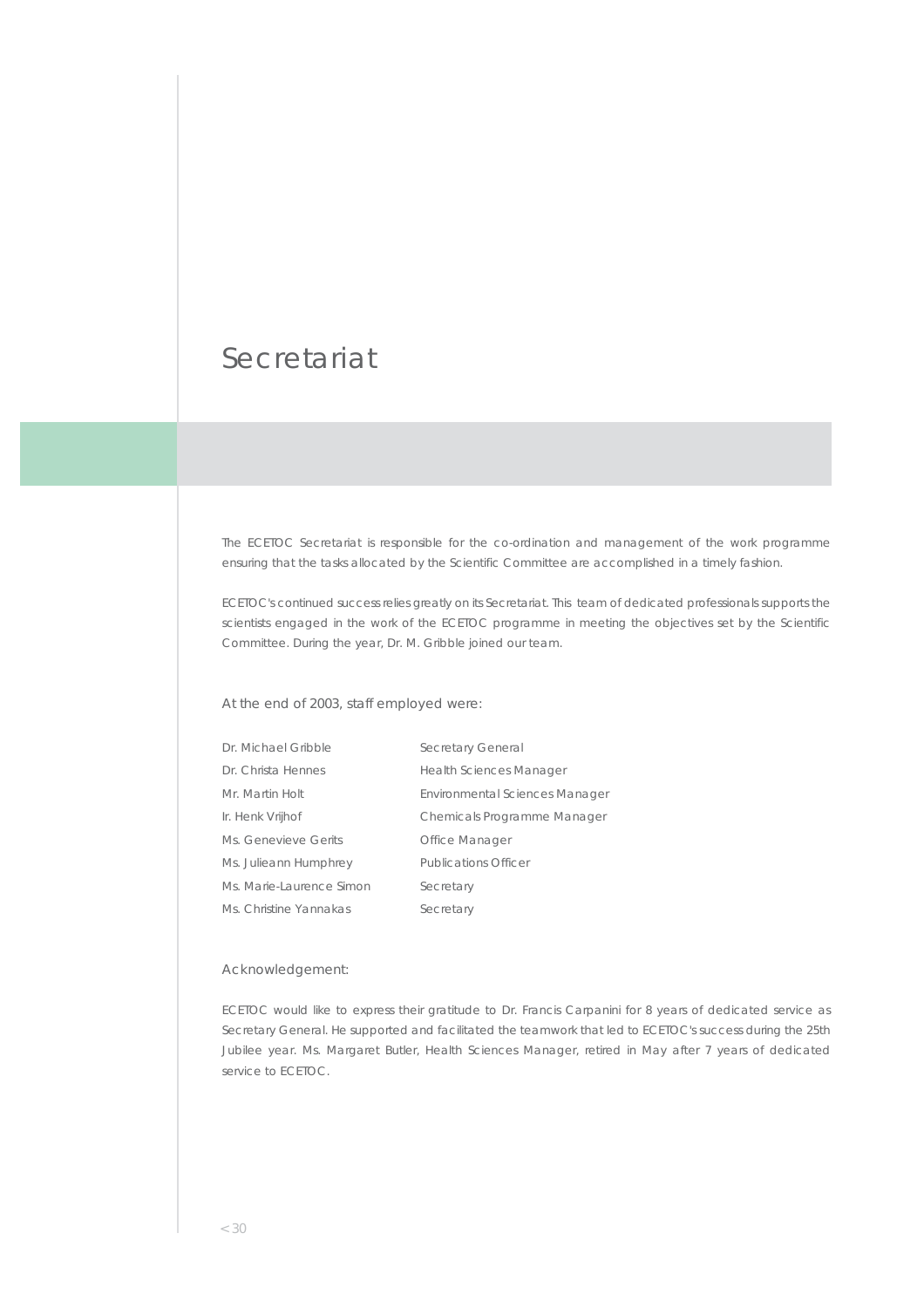< Secretariat >



*Front row from left: Ms. M-L Simon, Ms. G. Gerits, Dr. C. Hennes, Ms. J. Humphrey*

*Back row from left: Ir. H. Vrijhof , Mr. M. Holt, Ms. C. Yannakas, Dr. M. Gribble*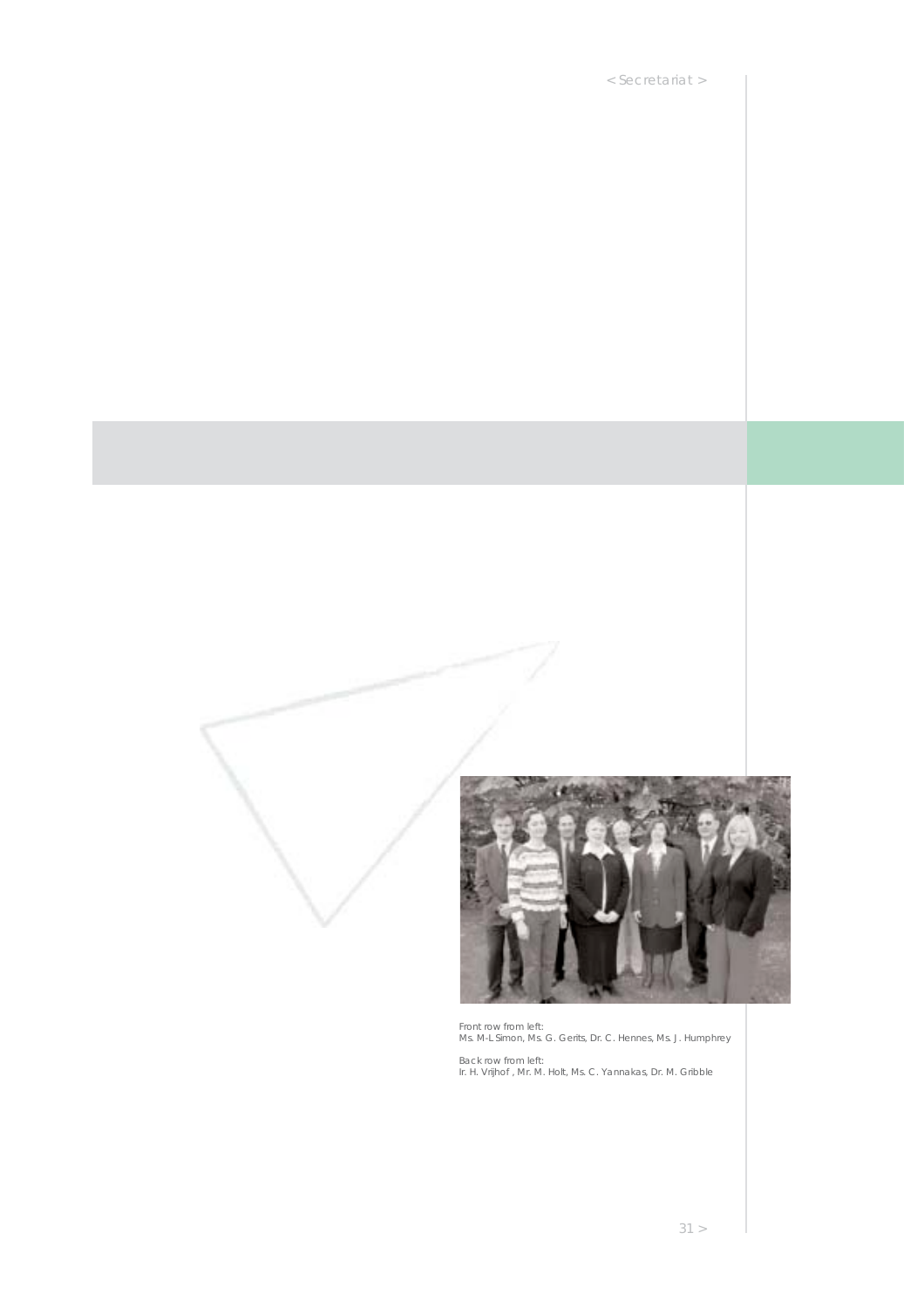# *Modus Operandi*

Since ECETOC's inception in 1978, the original modus operandi has undergone considerable refinement, crucial to sustaining the centre's effectiveness and reputation for scientific integrity in a changing world.

#### Board

ECETOC operates under the general direction of a Board comprising up to twelve senior executives from member companies. The Board is responsible for the overall policy and finance of the association.

### Scientific Committee

Appointed by the Board, the Scientific Committee provides strategic leadership for the ECETOC science programme. The committee is crucial to the success of ECETOC in establishing and maintaining its authority and reputation as a source of sound scientific information and judgment.

Since mid-2001, the competencies of the twelve senior scientists from member companies on this pivotal ECETOC committee have been complemented by three leading external experts in the fields of toxicology, environmental science and occupational epidemiology. Through these appointments, the Board has reinforced the range of expertise available to direct effectively the ECETOC science programme while increasing the transparency and independence of the committee's processes.

#### Programme Selection

Fundamental generic issues continue to feature substantially in the ECETOC programme as the demand escalates for a greater understanding of the impact of chemicals on health and the environment.

In parallel with the workshops, suggestions for the ECETOC work programme continue to be invited directly from all members of ECETOC and from outside organisations, including academia and regulatory authorities.

For a proposal to be progressed, it must be supported by at least two member companies and judged to meet the scientific standards required by the Scientific Committee. Provided the above criteria are met, specific Terms of Reference are drawn up and endorsed by the Scientific Committee.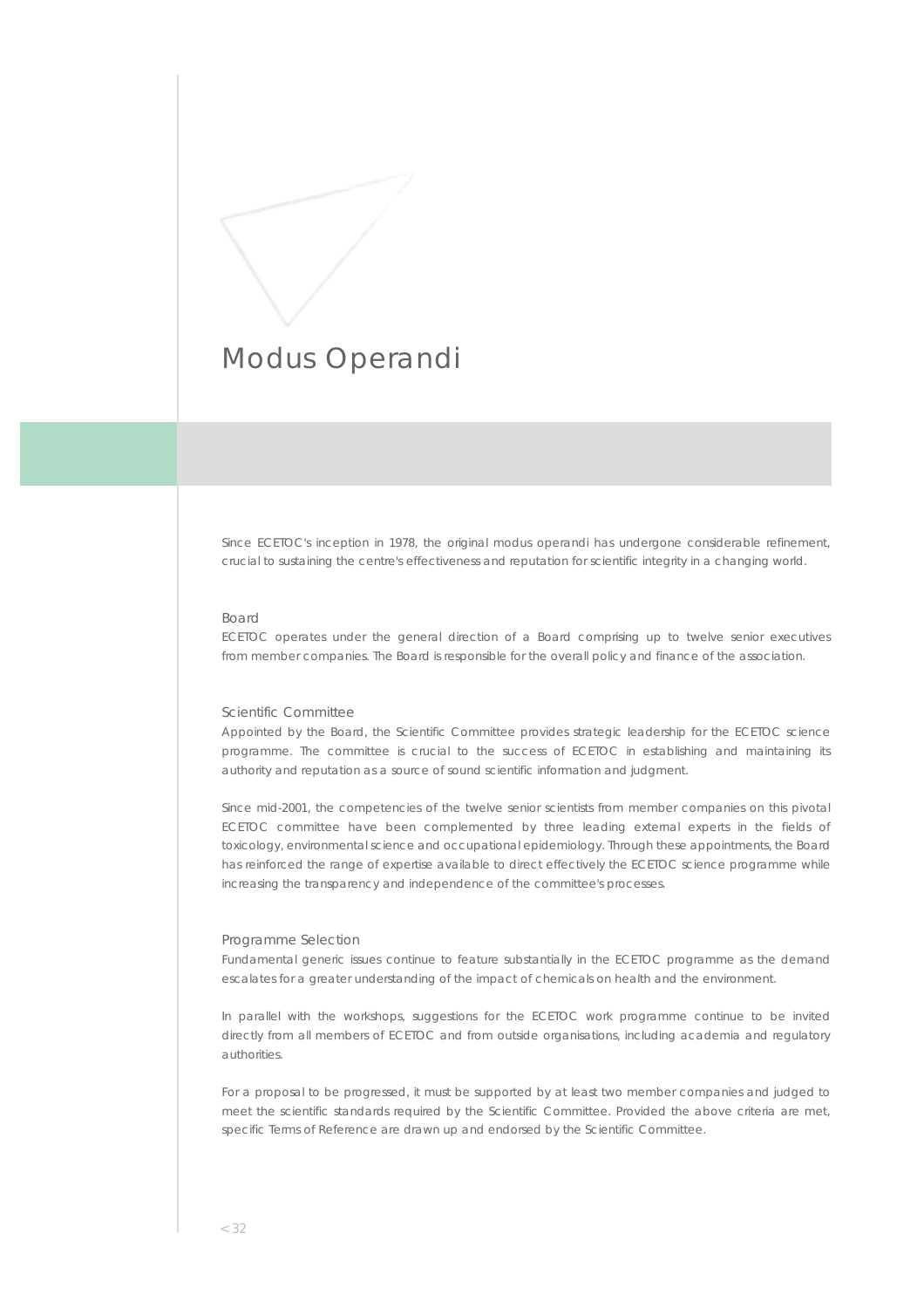< *Modus Operandi* >

#### Task Forces / Contractors

When the Scientific Committee has agreed in principle a project, an initial 'scoping' meeting defines clearly the overall objectives, resources needed, deliverables and timeplan. These project proposals form the basis for the Scientific Committee's decision on how the initiative is progressed, the choice being essentially between the sweat equity approach (conventional Task Force) or, to a lesser or greater extent, through the use of a contractor. ECETOC's outputs mostly continue to be generated and underpinned by Task Forces. A Task Force comprises appropriate experts, drawn from member companies. The final composition is subject to the endorsement of the Scientific Committee, taking into account the range of skills required to address the selected topic.

#### Publications

The main output of ECETOC's work programme is published in a range of reports, varying in scope from the 'JACC' reports on specific chemicals, to 'Monographs' dealing with the fundamental principles underlying the various branches of science in toxicology and ecotoxicology. Reports continue to be published following peer review by the Scientific Committee and external experts. ECETOC's publications are provided to all member companies and to other interested parties, such as the various regulatory authorities, international organisations and academic groups, for use as required.

#### Workshops

The principle aim of an ECETOC organised workshop is to define the State of the Science on a given topic or issue through drawing together the world's leading subject matter experts who can debate the issue and make conclusions and recommendations. The outcome of the workshop is a summary document, white paper or report that defines the science gaps related to the issue. The recommendations catalyse active research programmes which address safety, human health and environmental concerns that have been raised.

### outREACH Events

outREACH Events are organised by geographic regions throughout Europe with the primary objective to improve the dialogue between ECETOC as an organisation and with the employees of its member companies. The current scientific programme is reviewed with emphasis on a specific critical issue. A secondary objective is to raise the visibility of ECETOC with selected non-member companies using or manufacturing chemicals.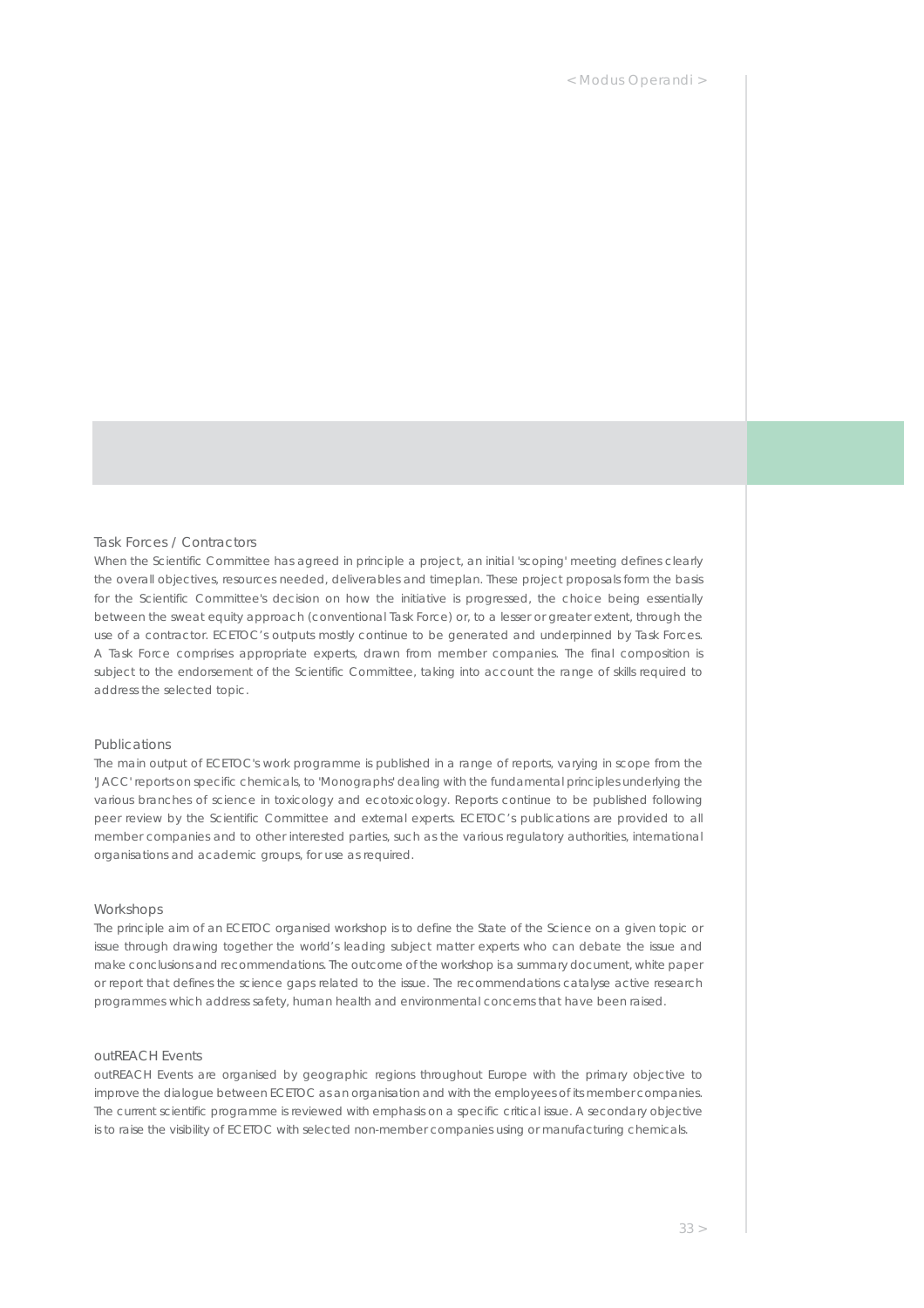# Board Members

The composition of the ECETOC Board as at December 2003 was:

| Name               | Company             | <b>Function</b> |
|--------------------|---------------------|-----------------|
| Mr. P. Peschak     | ExxonMobil Chemical | Chairman        |
| Dr. K. Eigenmann   | <b>Novartis</b>     | Vice-chairman   |
| Dr. J. Rudolph     | Degussa             | Treasurer       |
| Mr. P. Chaigneau   | DuPont de Nemours   |                 |
| Prof. J. De Wit    | Akzo Nobel          |                 |
| Mr. C. Holmes      | Procter & Gamble    |                 |
| Mr. D. Hyde        | AstraZeneca         |                 |
| Dr. med. M. Kayser | Bayer               |                 |
| Mr. H. Schiff      | Novozymes           |                 |
| Prof. L. Smith     | Syngenta            |                 |

Dr. med. M. Kayser (Bayer) was elected to the Board.

In addition, Dr. J. Rudolph (Degussa) Treasurer and Prof. J de Wit (Akzo Nobel) were re-elected for a further term of two years following expiry of their mandates. Mr. H. Schiff (Novozymes) resigned from the ECETOC Board at the end of 2003 after 11 years of dedicated service to ECETOC.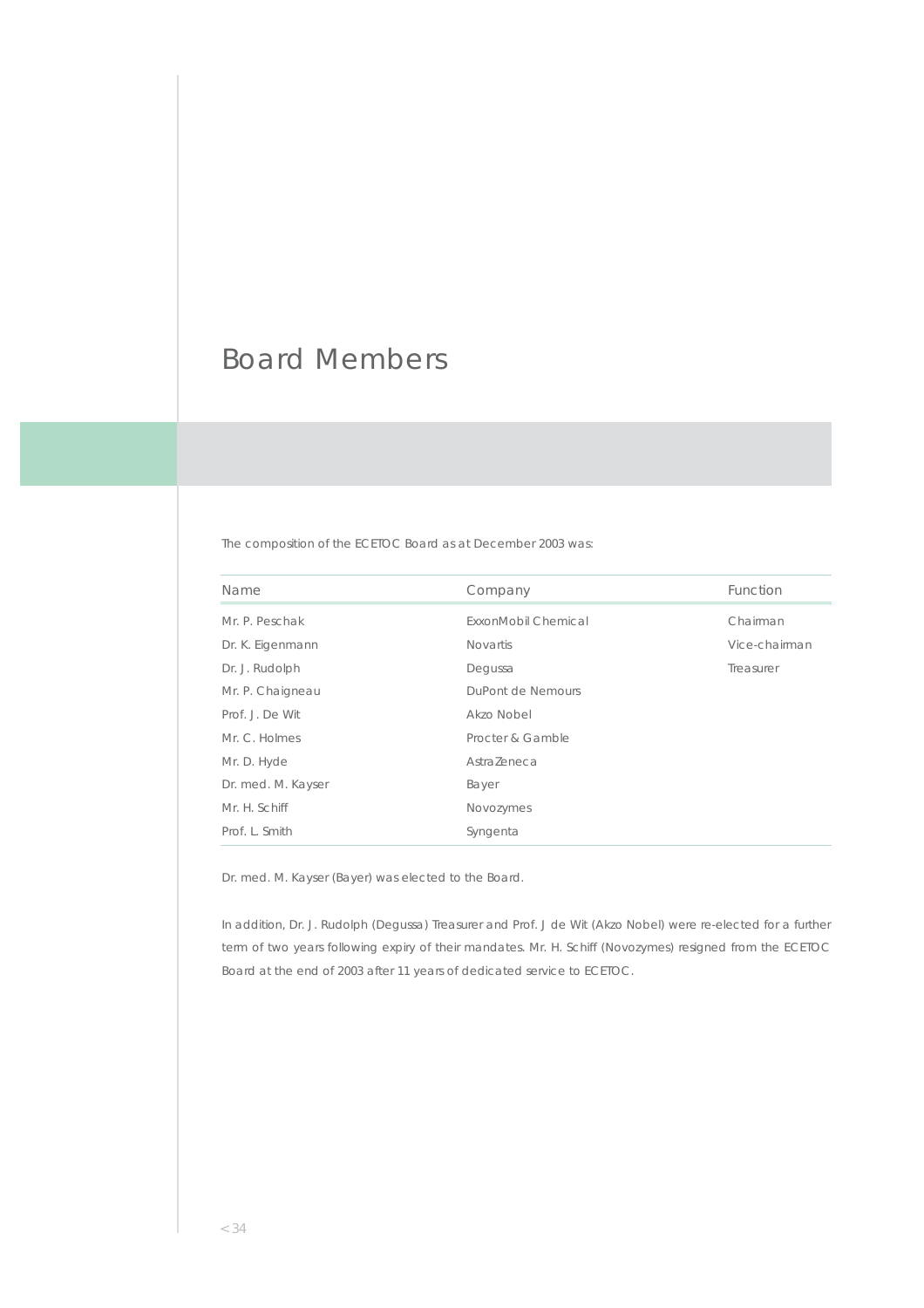# Scientific Committee

The composition of the ECETOC Scientific Committee as at December 2003 was:

| Name                  | Affiliation                        | <b>Function</b> |
|-----------------------|------------------------------------|-----------------|
| Prof. G. Randall      | AstraZeneca                        | Chairman        |
| Dr. N. Carmichael     | <b>Bayer CropScience</b>           | Vice-chairman   |
| Dr. C. Braun          | Akzo Nobel                         |                 |
| Prof. P. Calow        | Sheffield University               |                 |
| Dr. C. d'Hondt        | <b>Novartis</b>                    |                 |
| Dr. P. Douben         | Unilever                           |                 |
| Dr. T. Feijtel        | Procter & Gamble                   |                 |
| Prof. H. Greim        | <b>Munich Technical University</b> |                 |
| Mr. C. Money          | ExxonMobil                         |                 |
| Dr. A. Sarrif         | DuPont de Nemours                  |                 |
| Dr. G. Swaen          | <b>Maastricht University</b>       |                 |
| Dr. B. van Ravenzwaay | <b>BASF</b>                        |                 |
| Dr. H-J. Wiegand      | Degussa                            |                 |

The Scientific Committee held 7 meetings during the year.

Prof. G. Randall (AstraZeneca) was elected by the Board to the position of Chairman.

Both Dr. B. Hildebrand (Consultant) and Dr. E. Bomhard (Bayer) retired from the Scientific Committee during 2003. Dr. N. Carmichael (Bayer CropScience) retired at the end of 2003.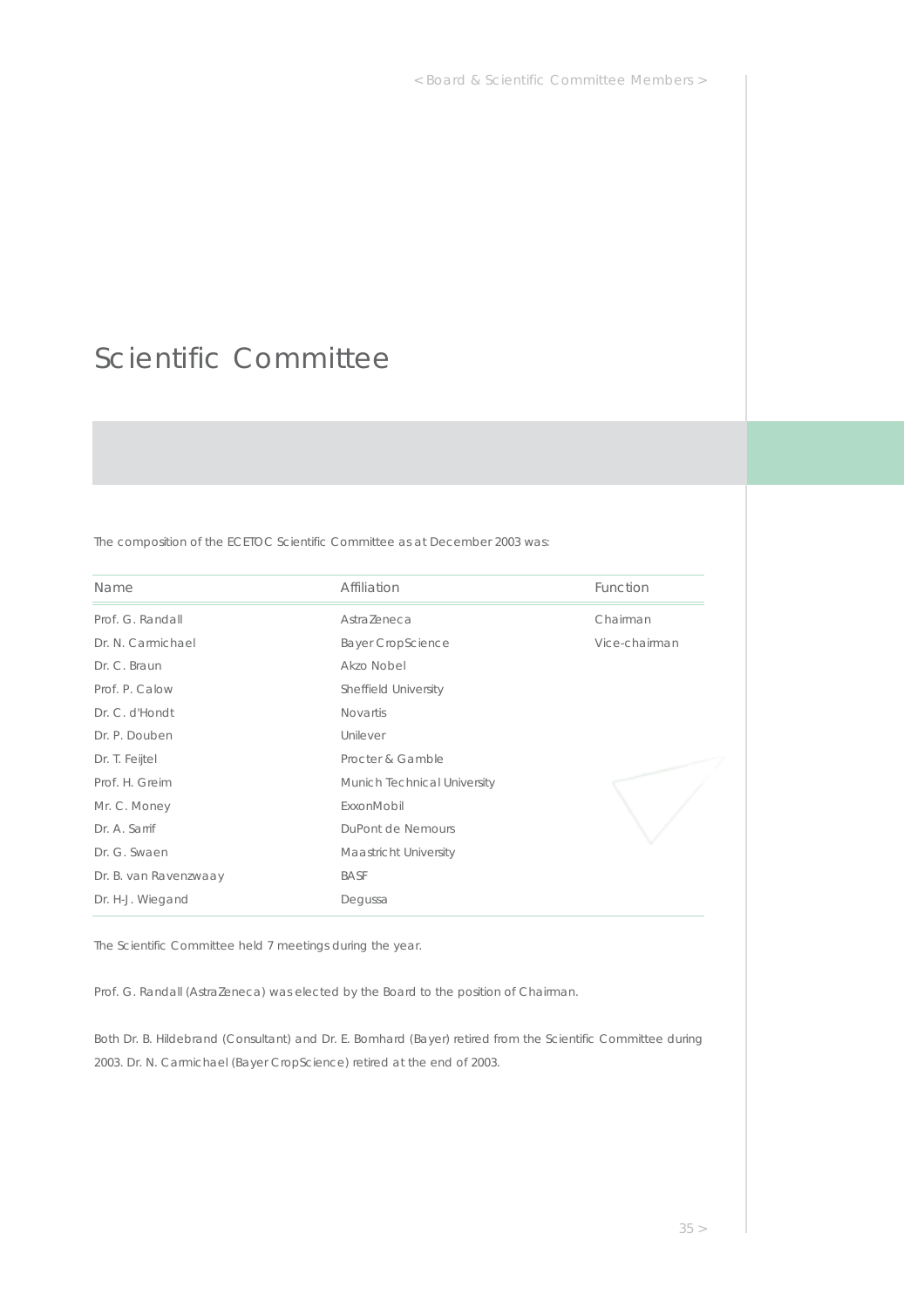# Member Companies

ECETOC Membership as at December 2003:

3M AKZO NOBEL ASTRAZENECA ATOFINA BASF BAYER BORAX BOREALIS BP CHEMICALS CIBA SPECIALTY CHEMICALS CLARIANT COCA-COLA COGNIS COLGATE-PALMOLIVE DEGUSSA DOW CORNING DOW CHEMICAL DSM DUPONT DE NEMOURS EXXONMOBIL CHEMICAL F. HOFFMANN LA ROCHE HENKEL ICI IFF JANSSEN PHARMACEUTICA

L'OREAL LYONDELL CHEMICAL MERCK MONSANTO NORSK HYDRO NOVARTIS NOVOZYMES PETRESA POLIMERI EUROPA PROCTER & GAMBLE RECKITT BENCKISER REPSOL QUIMICA RHODIA ROHM & HAAS SASOL SHELL CHEMICALS SOLVAY STATOIL SYNGENTA UNILEVER WACKER-CHEMIE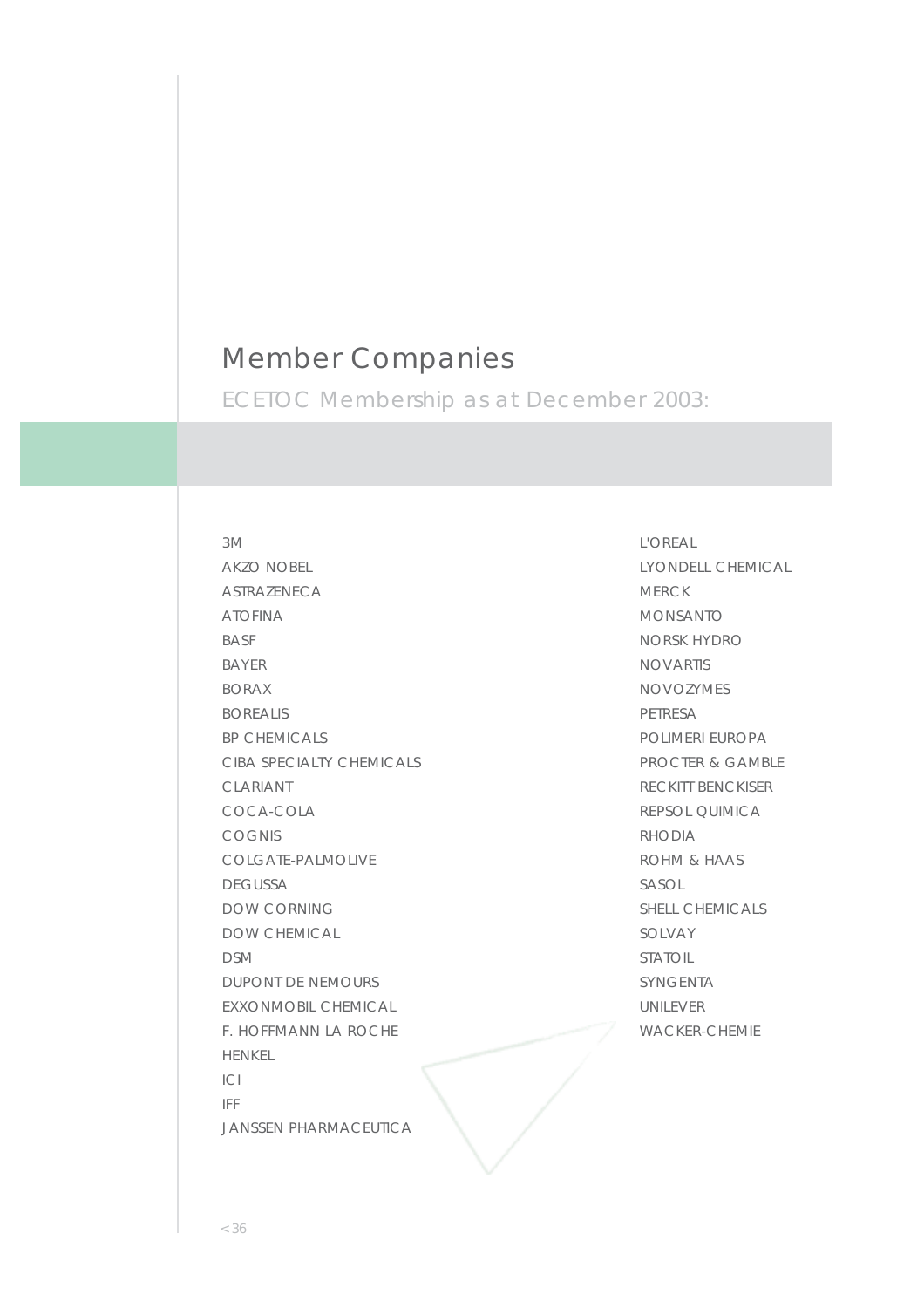< Member Companies & Finance >

# Finance

| Income                            | Actual 2003 in Euro |
|-----------------------------------|---------------------|
| Subscription                      |                     |
| <b>Full Members</b>               | 1,354,500           |
| 'New' Members                     | 31,500              |
| <b>Total Subscription Income</b>  | 1,386,000           |
| <b>Bank Interest</b>              | 31,065              |
| Document Sales                    | 8,850               |
| Project-related                   | 259,178             |
| Total                             | 1,685,093           |
| <b>Balance Sheet and Reserves</b> | Actual 2003 in Euro |
| <b>Balance Sheet</b>              |                     |
| Income                            | 1,685,093           |
| Expenditure                       | 1,736,626           |
| <b>Operating Margin</b>           | $-51,532$           |
| Reserves                          |                     |
| Opening                           | 1,212,850           |
| <b>Operating Margin</b>           | $-51,532$           |
| <b>Closing Reserve</b>            | 1,161,317           |
| <b>Estimated Reserve Required</b> | 450,000             |
| Expenditure                       | Actual 2003 in Euro |
| Salaries (and related expenses)   | 1,000,190           |
| <b>Office Running Expenses</b>    | 252,694             |
| Travel Expenses on Missions       | 14,393              |
| Meetings and Consultants          | 370.363             |
| <b>Professional Services</b>      | 11,365              |
| <b>Bank Charges</b>               | 4,176               |
| Capital Expenditure               | 3,000               |
| Publications                      | 57,171              |
| Miscellaneous                     | 23,271              |
| Total                             | 1,736,626           |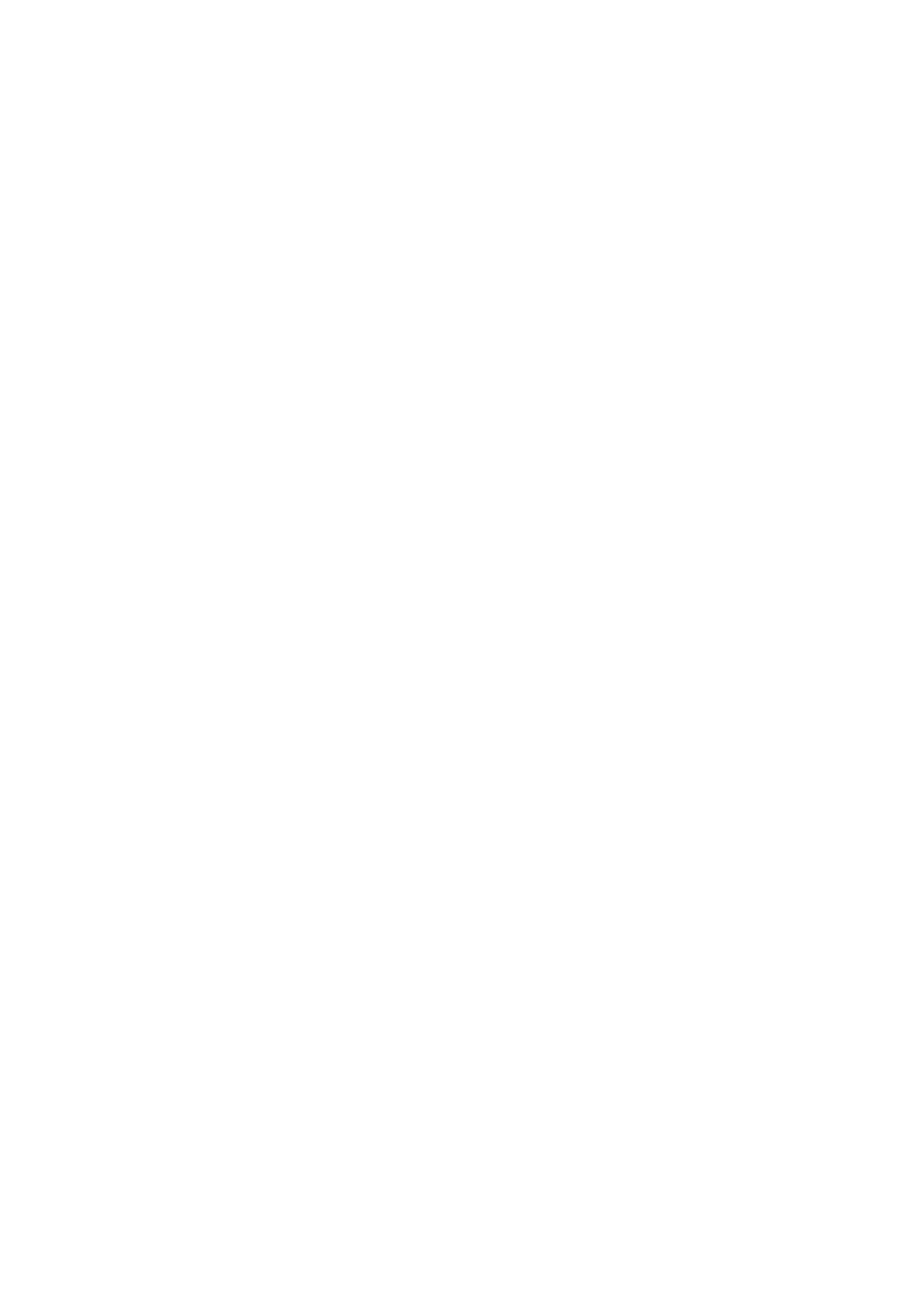